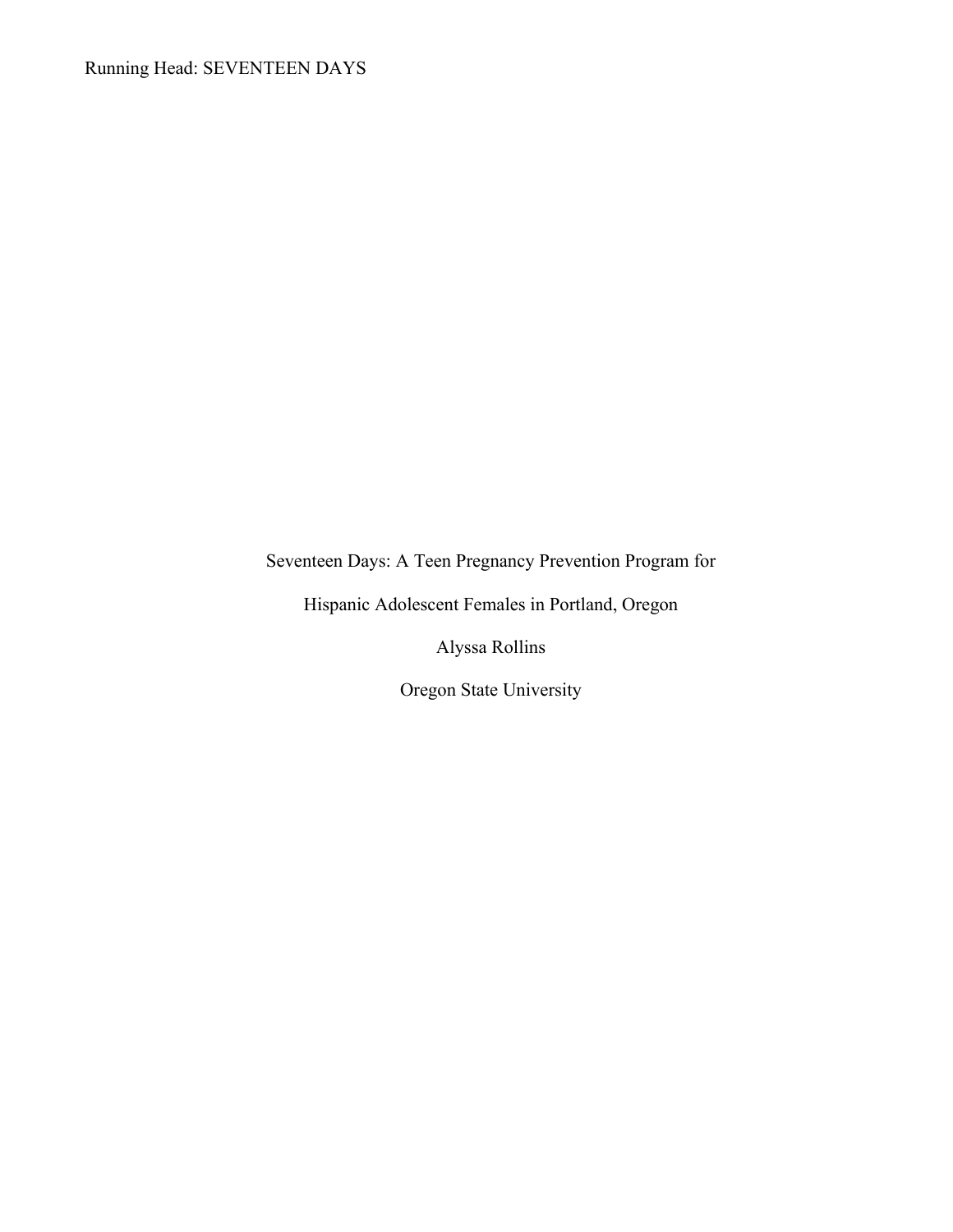# Table of Contents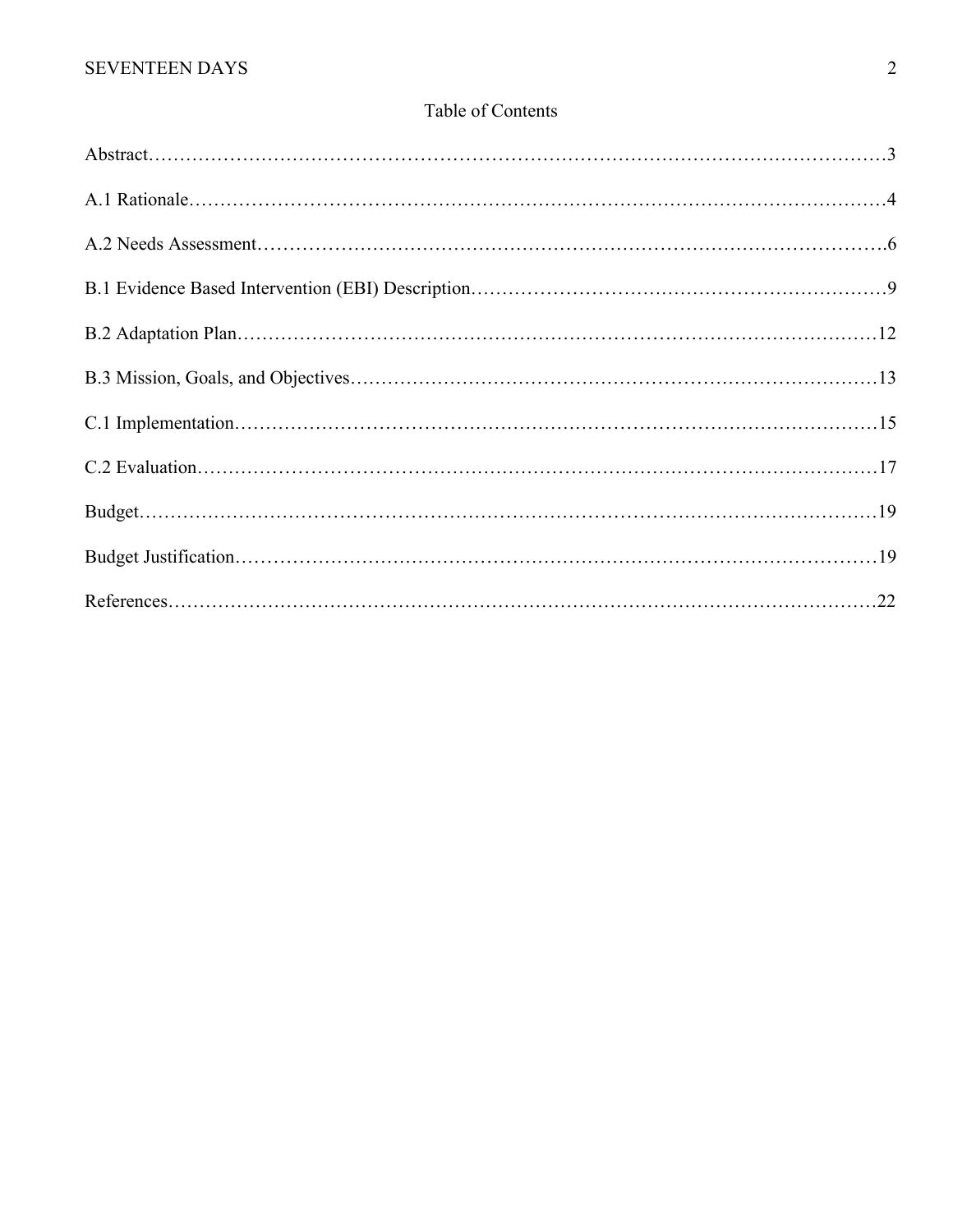### **Abstract**

Adolescent pregnancy and childbirth are the second leading cause of death for teen girls worldwide. In Multnomah County, as throughout the United States, teen pregnancy rates are high and disproportionately affect the Hispanic community. Hispanic adolescent females have a teen pregnancy rate over two times higher than white adolescent females. The purpose of the Seventeen Days program is to reduce risky sexual behavior of sexually active Hispanic teen girls through sexual health education. The main goal of Seventeen Days is to reduce teen pregnancy and sexually transmitted infection rates using interactive education on sexual health, condom use, and risk reduction. Using a free mobile device application offered in both English and Spanish, participating young women will work their way through a series of videos and utilize cognitive rehearsal to develop safer sexual practices. Though these young women will be completing the program privately, clinicians will have access to a monitoring system to track participant progress and record significant program milestones. This program is targeted toward sexually active, 14-19-year-old Hispanic females in Portland.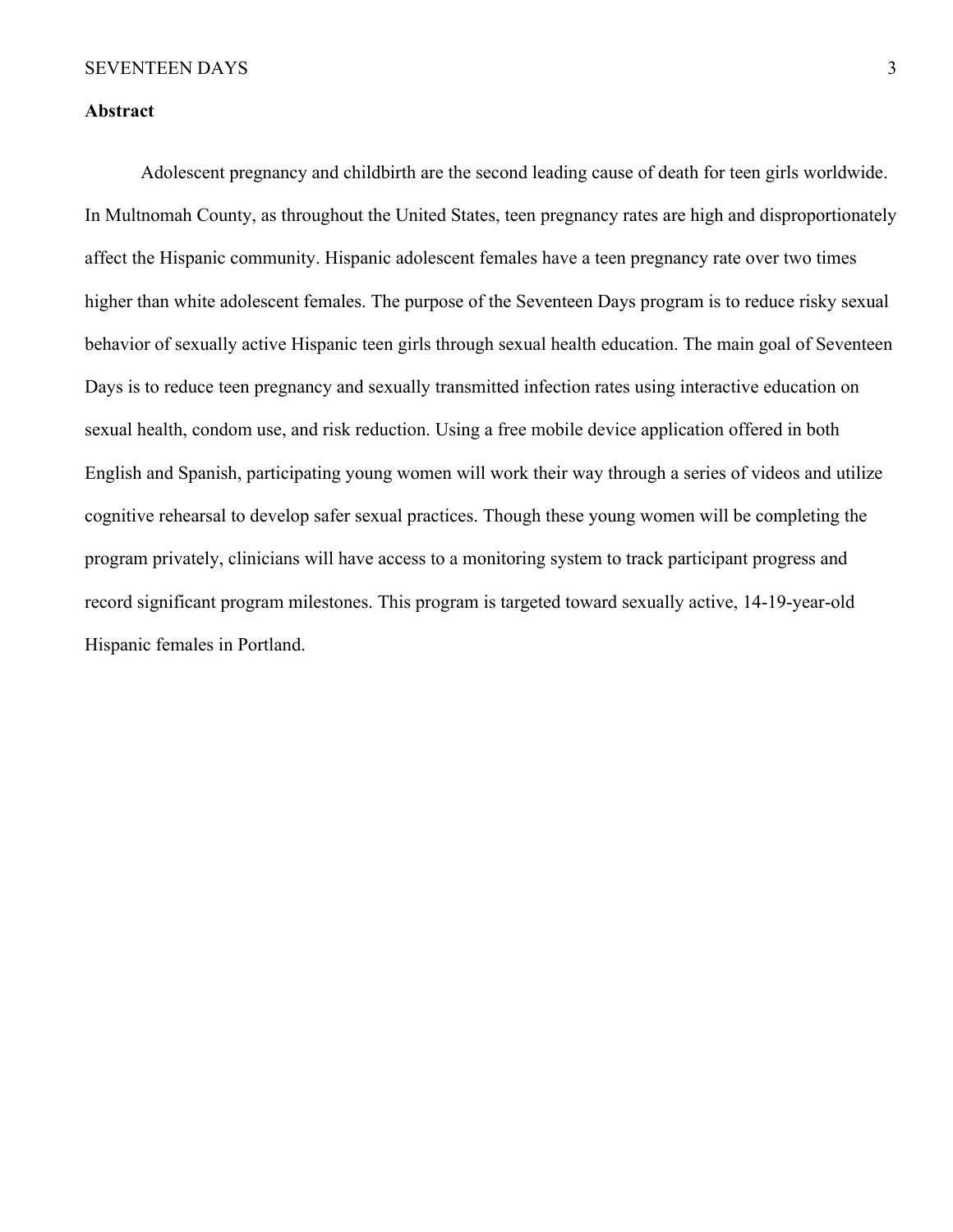### **A.1 Rationale**

A rationale for a sexual health education program to reduce adolescent pregnancy in Portland, Oregon

Adolescent pregnancy is an issue that requires global and national attention. According to the US National Library of Medicine (2015), adolescent pregnancy is defined as pregnancy in girls 19 years old or younger. There are hundreds of thousands of babies born to women across the world every day, and almost 11% of those births are to adolescent girls. Of the approximately 17 million adolescent girls that give birth every year, over 1 million are under the age of 15 (World Health Organization [WHO], 2014). While reproduction is a very natural part of human nature, having a child early in life can have serious consequences for individual girls, their communities, and society at large (Hoffman, 2012). According to the World Health Organization, complications during pregnancy and childbirth are the second leading cause of death for 15-19 year-old girls (WHO, 2014). There are also about 3 million girls who get unsafe abortions each year, which exposes them to addition health risks (WHO, 2014).

The United States has the highest rate of teen pregnancy of any industrialized nation in the world (Kearney & Levine, 2012). Though the overall numbers continue to decrease, the United States teen birth rate in 2013 was 26.5, which is measured in births per 1,000 females ages 15-19 (Office of Adolescent Health, 2015). Just as these rates vary immensely between countries, they also vary between states. The states of Massachusetts and New Hampshire recorded the lowest teen birth rates at 12.1 and 12.6, respectively. In comparison, the teen birth rate for Oregon is almost double that, though still slightly lower than the national average, at 21.6 births per 1,000 females. (Office of Adolescent Health, 2015). According to the Oregon Public Health Division, the most populous county in Oregon, Multnomah County, is also the county that has consistently recorded the highest total number and one of the highest rates of teen pregnancies in the state since 2006 (Oregon Public Health Division, 2016).

Adolescent pregnancy rates are closely related to risky sexual behavior, engaging in sex for the first time at a young age, alcohol consumption, and lack of knowledge about safe sexual practices. Young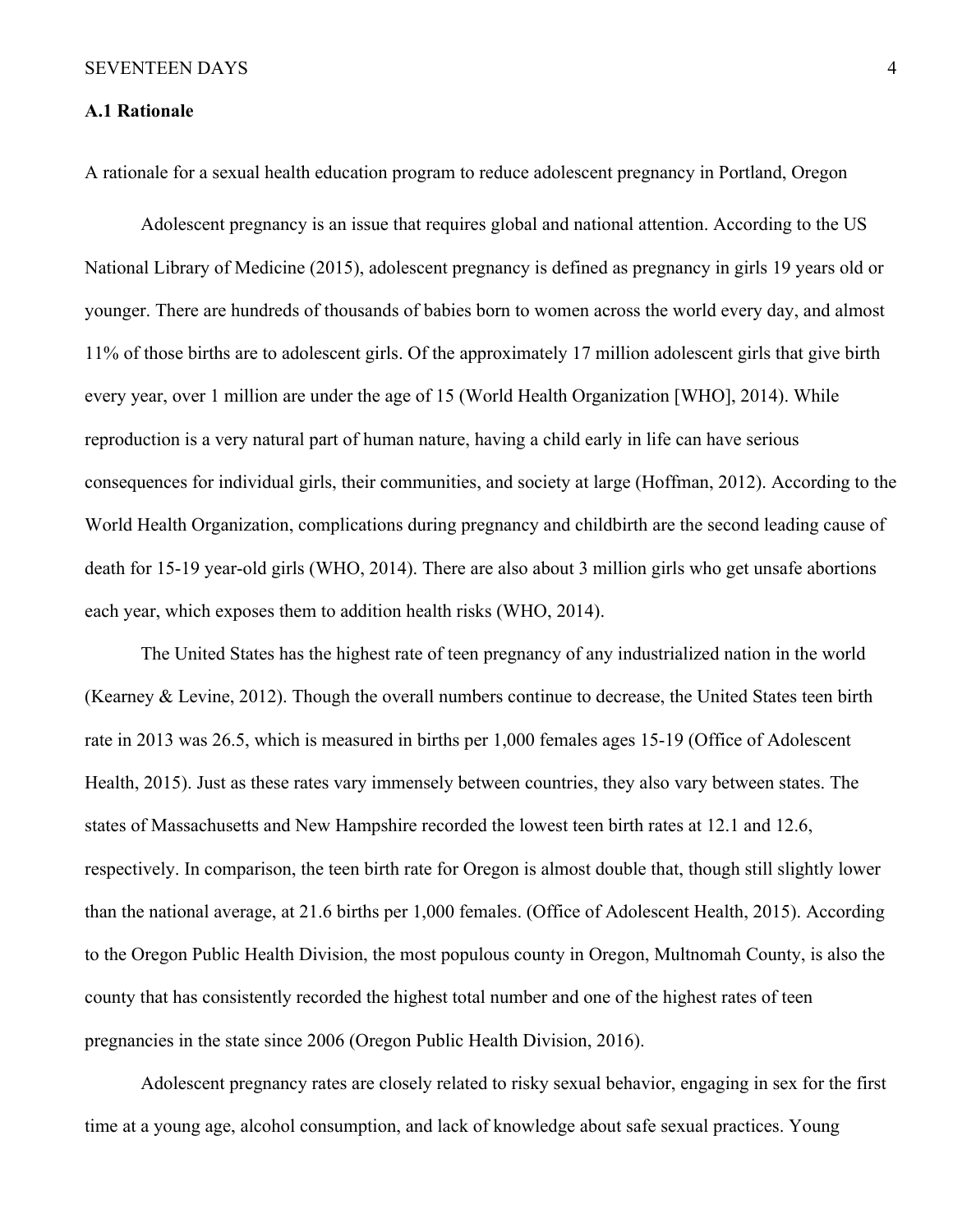women who have these experiences are more likely to become pregnant than those who have not (Brahmbhatt et al., 2014). Adolescent pregnancies also disproportionately affect poor, uneducated, and rural communities because the young women from these communities encounter the above experiences more often than other women (WHO, 2014). In addition, females of different racial backgrounds are disproportionately affected by teen pregnancies. In 2013, black adolescent girls had a birth rate of two times that of white adolescent girls, and Hispanic adolescent girls had a birth rate that was 2.2 times that of white adolescent girls (Office of Adolescent Health, 2015). The racial-ethnic minority population in Portland that is most affected by teen pregnancies is Hispanic girls (Oregon Public Health Division, 2016).

Potential consequences of adolescent pregnancy are numerous for the mother, the child, and the communities in which they live. In the United States, only 51 percent of teen moms receive their high school diploma, compared to the 89 percent of high school females that did not have a baby during adolescence (Shuger, 2012). A young woman without a high school diploma has limited employment options, which hurts society in the form of lost productivity and increases the likelihood that her child will be raised in poverty. Low income also pushes many adolescent mothers to rely on public aid in order to provide for themselves and their children, which puts an extra financial burden on taxpayers. According to a study in 2012, the average teen mother depends on public assistance for about a third of her parenting years (Hoffman, 2012).

Healthy People 2020 is a national health promotion and disease prevention initiative through the federal Office of Disease Prevention and Health Promotion. This ten-year plan includes family planning health objectives, many of which focus on addressing the sexual health of adolescents and the reduction of the country's adolescent pregnancy rates (Healthy People, 2010). Objectives that aim to indirectly target teen pregnancy include reducing unintended pregnancies, increasing sexual health education, and increasing regular condom use in adolescents (Healthy People, 2010).

As previously mentioned, teen pregnancy rates in the United States have been slowly declining, and this decline is thought to be due to the combination of the increased use of contraceptives by teens and an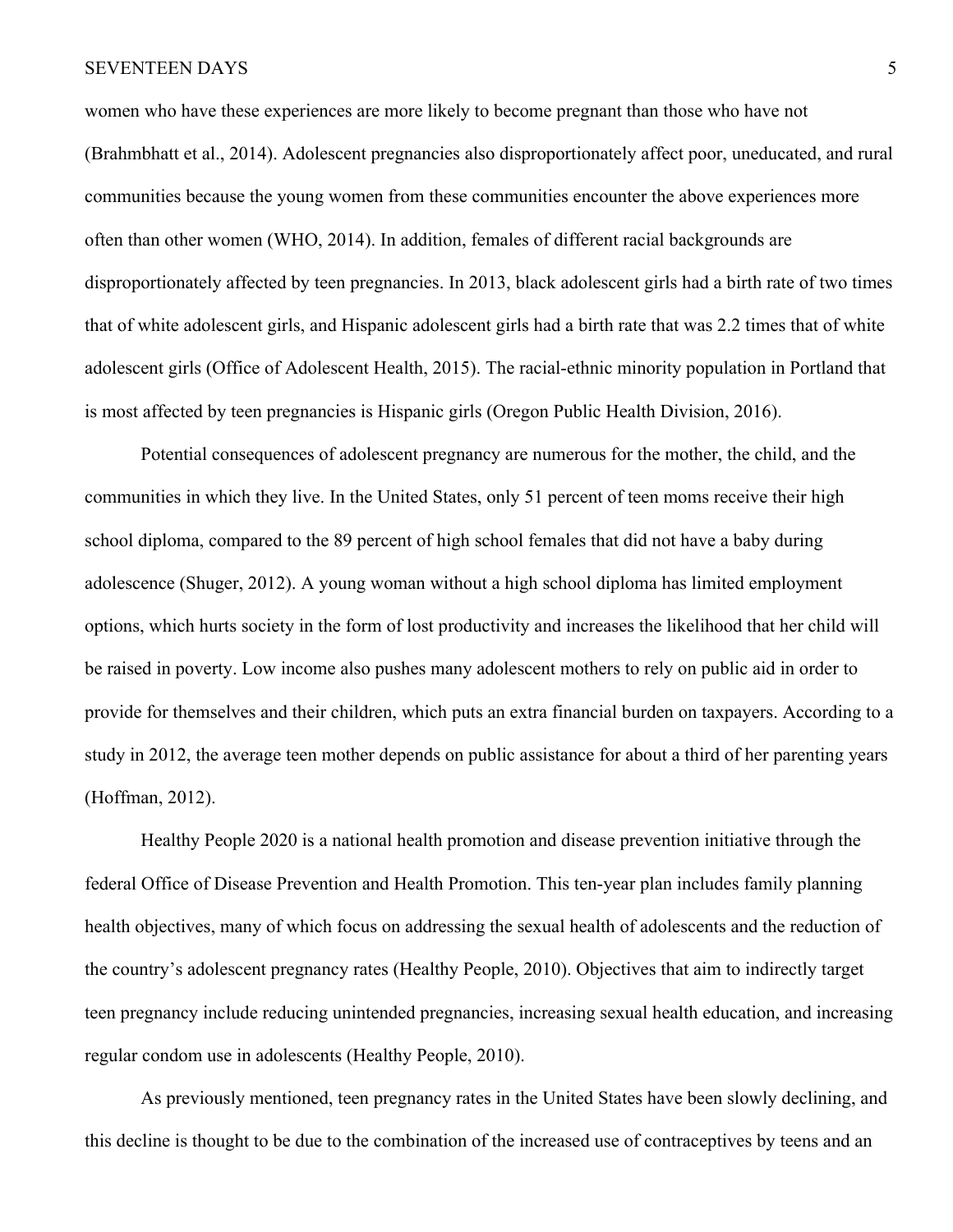increased number of teens delaying initiation of sex (Office of Adolescent Health, 2015). Sexual health education can influence both of these factors, but there are two distinctly different ways to teach the information: abstinence-only or comprehensive sexual health education. Strong evidence suggests that comprehensive sexual health programs cause positive changes in young adult sexual behavior, including increased condom use and delayed initiation of sex (Kirby, 2008). Teens who receive comprehensive sex education have been shown to have a lower risk of pregnancy than teens who receive abstinence-only or no sex education (Kohler et al., 2008). In contrast, there is insufficient evidence to support the efficacy of abstinence-only programs and their ability to reduce teens' sexual risk (Kirby, 2008). For this reason, many call for the use of comprehensive sexual health education to ensure that adolescents are fully informed on pregnancy risks, correct use of contraceptives, variety of contraceptive methods available, and risk and prevention of sexually transmitted infections. A sexual health program that covers all of these topic areas is needed in Portland to combat the health issue of adolescent pregnancy.

#### **A.2 Needs Assessment**

Data have been collected on the number of adolescent pregnancies in Multnomah County and the subsequent outcomes of those pregnancies, such as live births and abortions. Background evidence on adolescent pregnancies has been presented in addition to the effects of these pregnancies in terms of morbidity, mortality, and cost to society. There is local information available broken down by geographic area as well as by race and ethnicity. The background data will help identify the need for teen pregnancy prevention education for the target population and highlight the needs of the community that currently are not being met.

In order to successfully implement a teen pregnancy prevention program, we need to conduct an anonymous survey of Portland's teen female population regarding sexual health knowledge and beliefs. This survey will ask fact-based questions about sexual health concepts teens should know at their age, including contraceptive methods, sexually transmitted infections, and proper reproductive health. Answers to these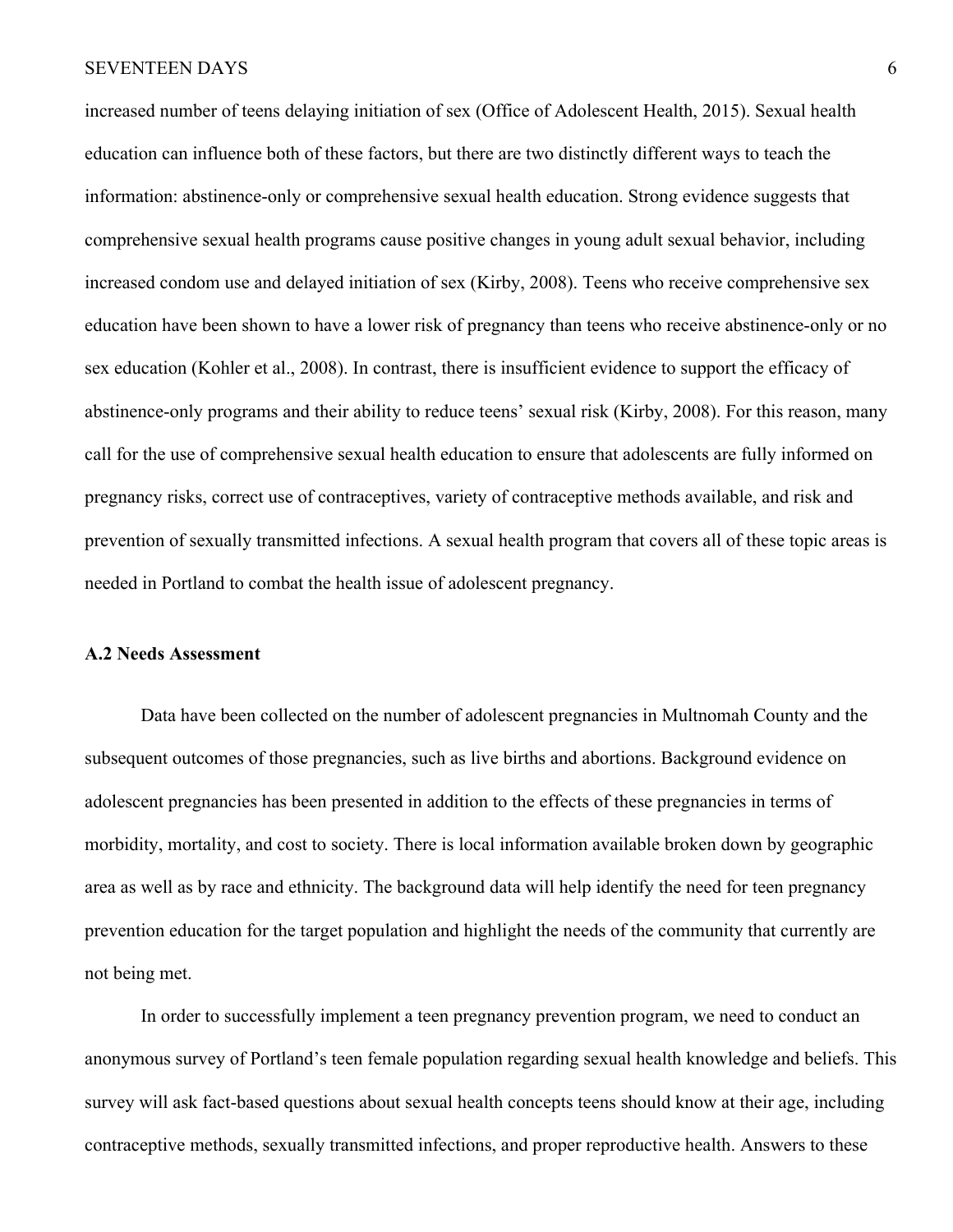questions will help identify where the knowledge gap lies and give direction to the information that should be included and emphasized in the program. The second part of the survey will address the current health beliefs of the target population regarding pregnancy risk, current level of sexual activity, and related topics. Knowing what this population believes to be true about their sexual practices and risks will help us attempt to dispel myths and establish a realistic and informed adolescent female population. Finally, the survey will include demographic identification questions, such as race, age, and resident zip code, which will be checked against the background data to ensure that the appropriate demographics are being targeted.

A separate self-report questionnaire will be given to parents of teenage girls in Portland because parents have great influence on the sexual health knowledge and beliefs of their children. This survey will be similar to the second part of the adolescents' survey that addresses health beliefs about different aspects of their children's sexual health. It will also include questions regarding their beliefs about sex and contraception, what resources their children have available to access accurate sexual health information, whether sex is talked about openly in their household, and other similar questions. The goal of collecting this information from parents is to better understand what what barriers exist for children in families that cannot openly talk about sexual health.

Both of the above surveys will be self-reported and therefore inexpensive to administer (McKenzie et al., 2013). Due to the technological proficiency of adolescents, the teen survey will be administered both on paper as well as online in order to reach a larger number of girls. The parent survey will only be administered on paper. The costs associated with this data-gathering process would include staff to distribute the paper survey, software to create the online version, and possibly stamps to mail surveys if that is how we choose to deliver them to parents. By keeping answers anonymous and confidential and having teens and parents complete the surveys independently of each other, we hope the answers given will be honest.

The Office of Adolescent Health created a sexual health education and teen pregnancy prevention program called Seventeen Days (Downs et al., 2015). This program was implemented in clinics and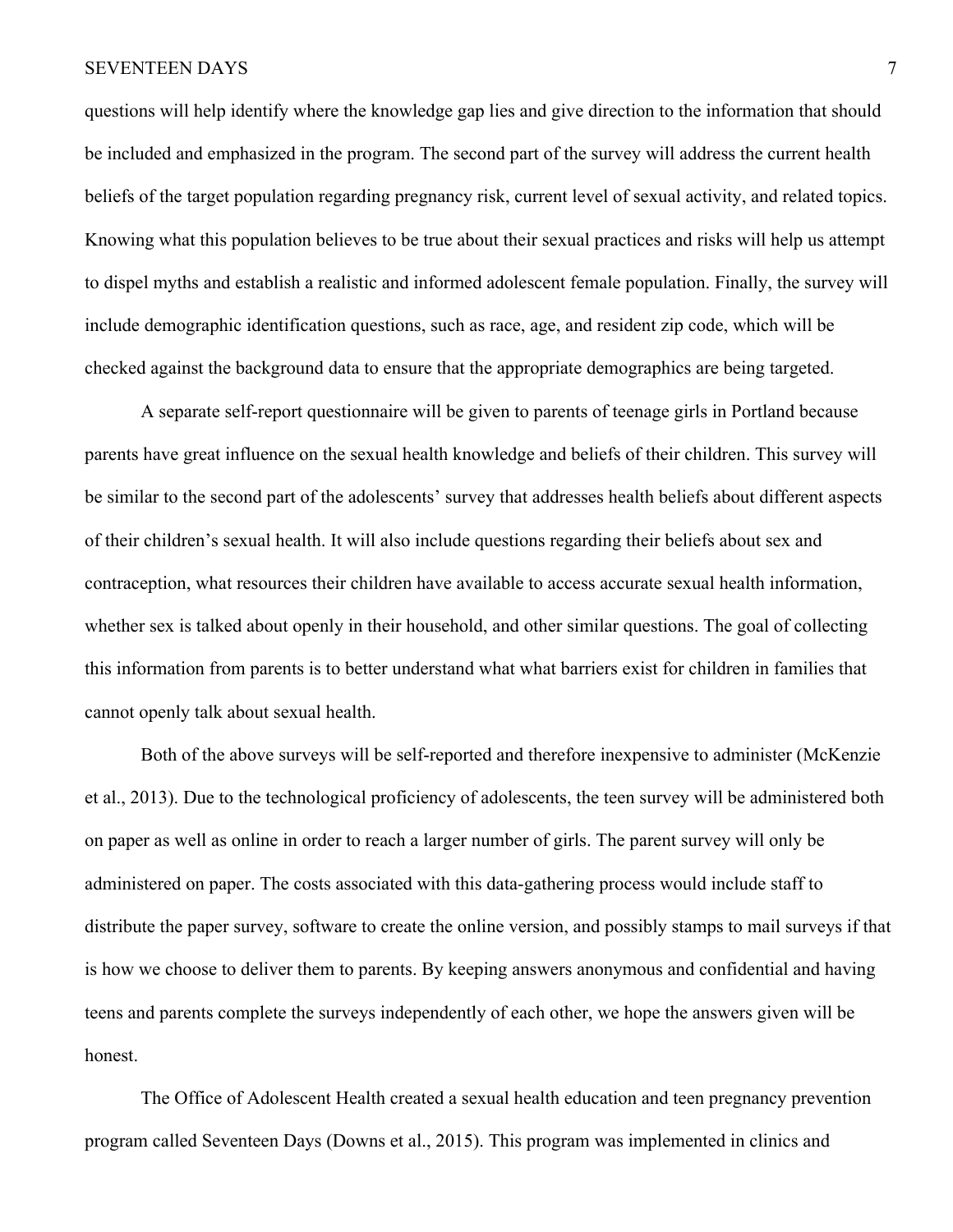originally pilot tested on young African American women who were ages 14-19 and sexually active. We hope to examine the effectiveness of this program in increasing sexual health knowledge and reducing teen pregnancy, and we plan to adapt this program for Hispanic adolescent girls ages 14-19 in Portland. Census data from the U.S. Census Bureau can be used to determine how these young women are geographically distributed throughout Portland and how many should be counted as part of the target population. This data will allow us to focus our efforts on target areas where young Hispanic females are more heavily concentrated.

Though the state of Oregon requires comprehensive, medically accurate sexual education in public schools, additional sexual education programs at schools, clinics, and other areas frequented by adolescent females will be looked at and examined for effectiveness. Programs similar to the one we are looking to implement will be researched thoroughly to ensure that resources are not being wasted on implementing a new program that is already in place elsewhere. In addition, reasons for the termination of ineffective or unpopular programs in the area will be taken into consideration when adapting the evidence based intervention listed above. The information that will be most helpful are the locations of current and former programs, the names of business or organizations that sponsor[ed] these programs, community reception, and the number of adolescents reached. The locations and sponsors of current and former programs will be researched thoroughly, while community reception will be revealed in town hall meetings.

In order to facilitate the success of our program, it is critical that we gain the support of the Portland community. The community needs to acknowledge the issue of teen pregnancy as important and want to make a change. For that reason, the values of the community and any organizations that join in partnership with the Seventeen Days program will be fully taken into consideration. A possible way to collect data on community perceptions before starting program implementation would be to hold open parent meetings at schools and pediatric health clinics. By recording the opinions, thoughts, and concerns of parents, physicians, teachers, and other stakeholders, we would be able to better address the issue in a way that will be most beneficial for this particular community.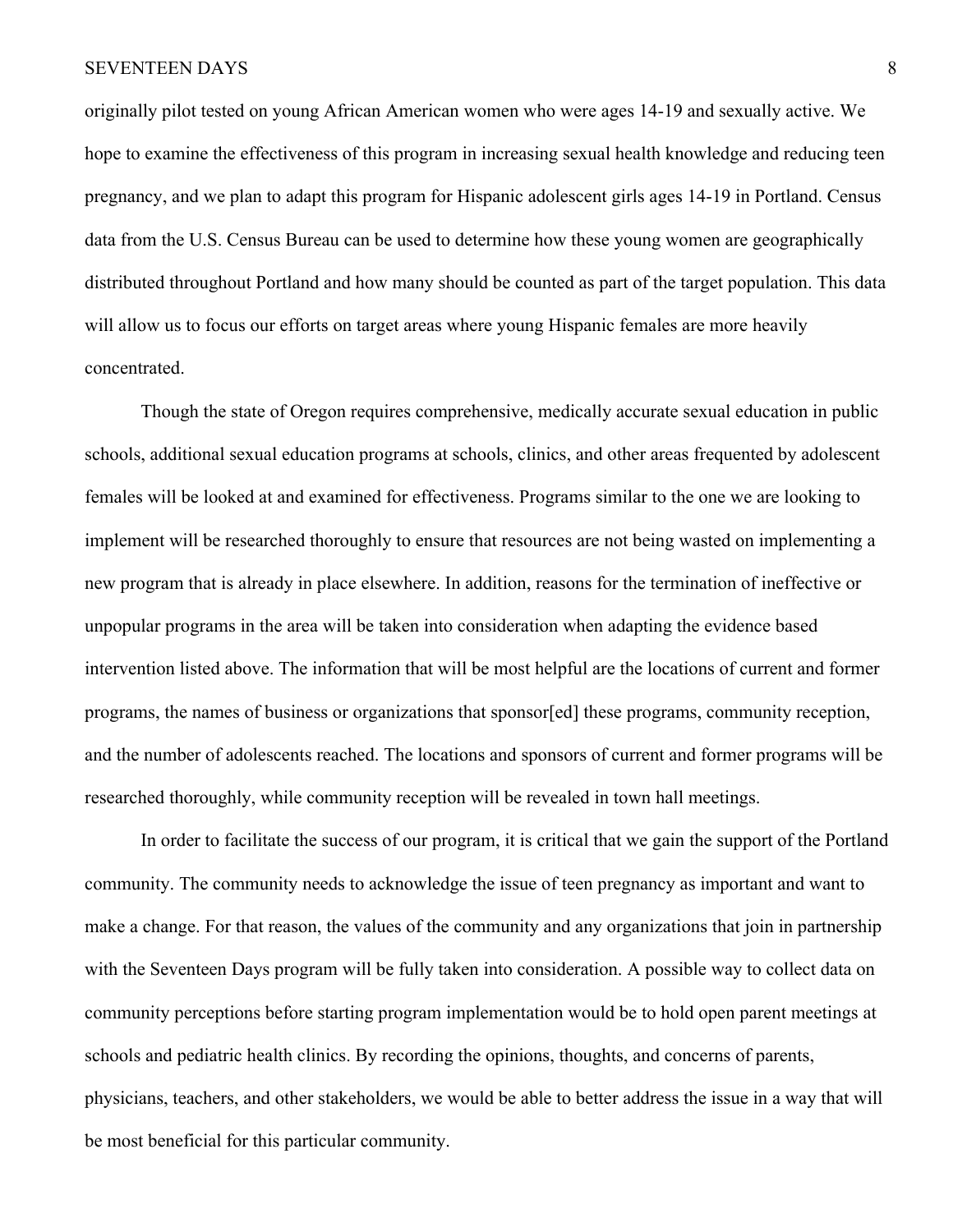## **B.1 Evidence Based Intervention (EBI) Description**

### **Chosen Program**

Seventeen Days is a program designed to prevent pregnancy and the spread of sexually transmitted infections in sexually active teenage girls. This interactive program is delivered through a DVD or the recently released mobile device application, and participants individually move through the video privately and at their own pace. Through the vignettes, mini-documentaries, and condom demonstration, participants learn valuable sexual health information on a variety of topics, including reproductive health, contraceptives, risk reduction, and sexually transmitted infections. The video uses the concept of cognitive rehearsal to allow young women to practice making decisions in potentially risky sexual situations and develop their ability to confidently create safer outcomes in their sexual activities. In addition, helping adolescent girls learn how to properly use a condom allows them to feel more comfortable using them regularly with their partners.

This evidence based intervention program is centered around a few key health theories. Parts of the Health Belief Model and the Theory of Planned Behavior were pieced together to create the backbone of this program. The Health Belief Model takes into account a person's perceived threat of a health problem, perceived benefits of and barriers to preventive action, cues to action, and self-efficacy to determine that person's likelihood of taking the recommended preventive health action (McKenzie et al., 2013). The Theory of Planned Behavior links a person's beliefs and behavior by focusing on the relationship between someone's attitude toward a specific health behavior, their subjective norm, and their perceived behavior control (McKenzie et al., 2013). By considering all of these elements in relation to adolescent pregnancy risk factors, one could determine the most effective and efficient ways to target teen girls' knowledge and behavior to reduce their risk of becoming pregnant.

In 2004, this program was evaluated using a randomized control trial of girls at risk of teen pregnancy. Three hundred sexually active girls ages 14-18, who were primarily African American, received the program in an urban health clinic setting. These girls were split into three groups, two of which were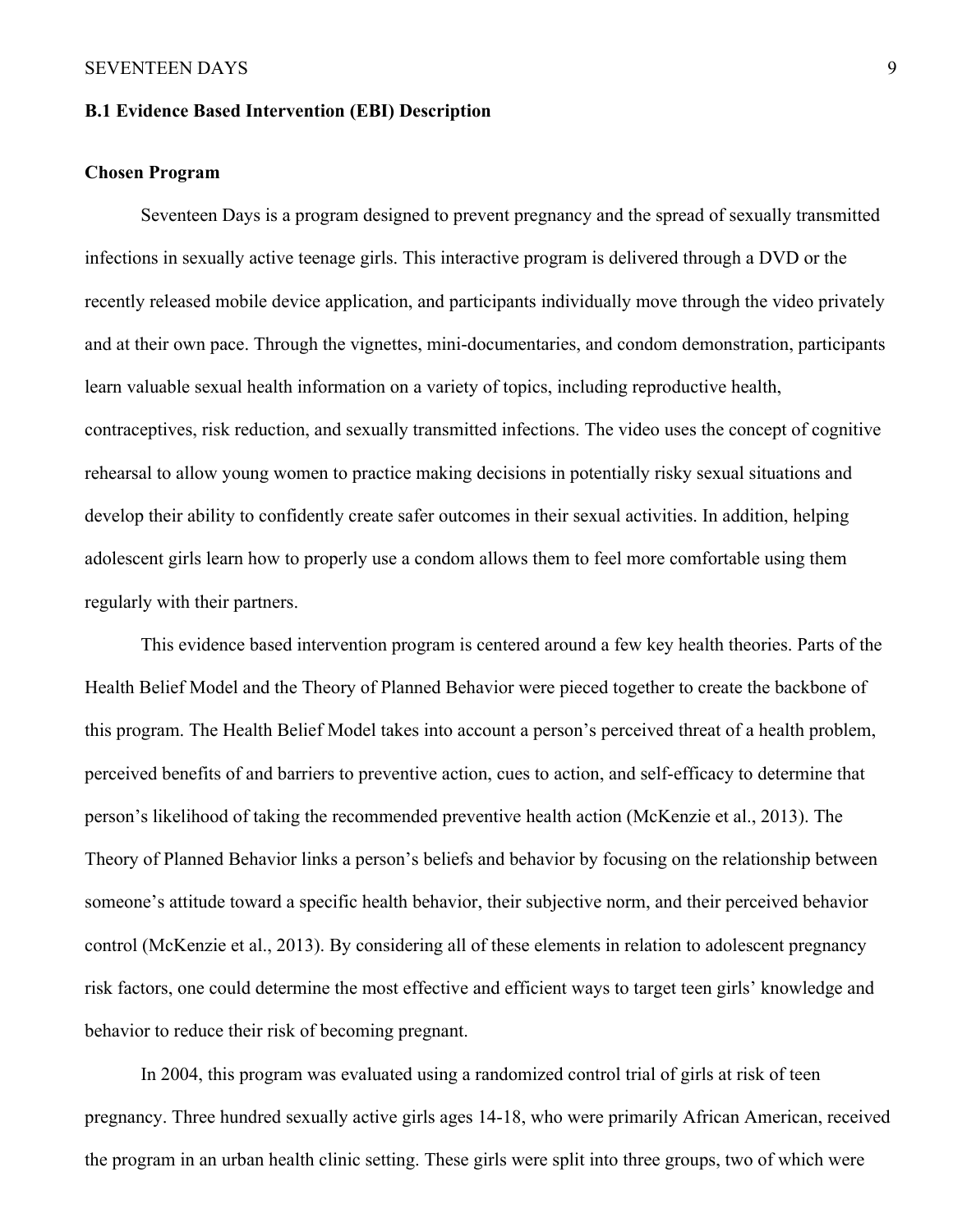control groups and the third being the experimental group. All three groups received the same information, but the first control group read it in book form, the second read it in brochures, and the experimental group used the interactive video. The goal of the trial was to evaluate the effectiveness of delivering information about sexual health and risk reduction in an interactive video format, and the results showed that young women who viewed the video had the most significantly positive health outcomes. They were more likely to abstain from sexual activity, less likely to get a sexually transmitted infection, and experienced fewer condom failures (Downs et al., 2004). Since this research showed the video to be effective in reducing risky behavior and increasing sexual health knowledge, the Seventeen Days program may be successful in addressing teen pregnancy in Hispanic adolescent females in Portland.

### **Program Description**

### Core Elements

- The program video must include a condom demonstration, decision vignettes, and minidocumentaries.
- The topics covered by the program must include negotiating safer outcomes in sexual situations, risk reduction, reproductive health, gynecological exams, sexually transmitted infections, and contraceptives.
- Participants must be given choice and flexibility with regards to pace of completing the program and video segment selection. Interactivity is key.
- § Due to the interactive nature of the program, it must be offered in a setting that allows for participant privacy while watching videos.
- Participating staff must be properly trained prior to implementation of the program.
- A system must be in place to track participant progress and alert staff when milestones are reached.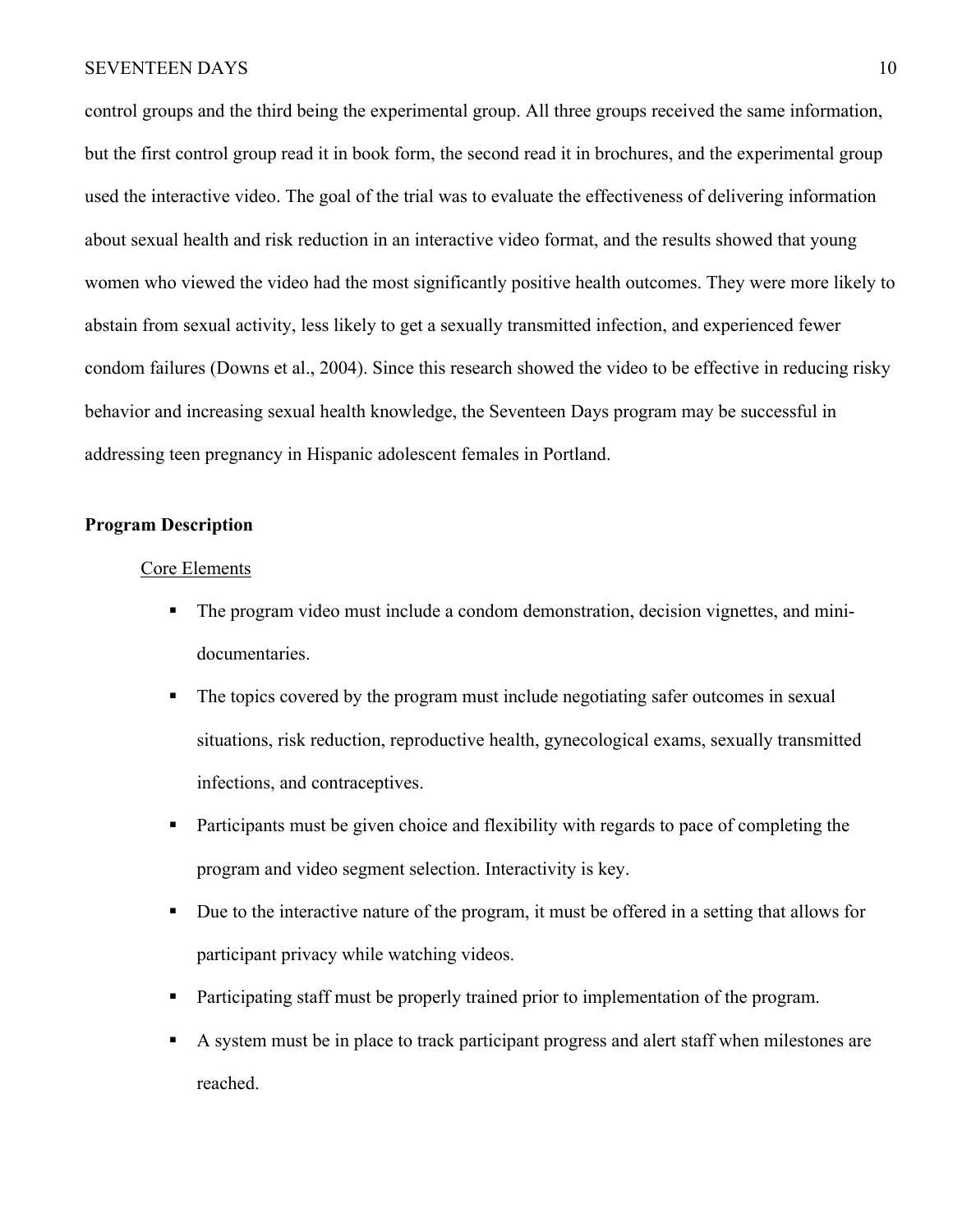### Key Features

- The vignettes and mini-documentaries can be tailored for the target population. This includes, but is not limited to, culturally appropriate images and additional language options.
- The program's mode of delivery can be through the DVDs, the mobile app, or a combination of the two, provided the setting is still private.
- The program can be adapted for a variety of settings, including clinics, schools, or at home.
- The length of the program can be adjusted to meet the needs and available resources of the community in which it is implemented.
- Materials used to train staff can be adapted depending on the program setting and the staff's expected level of involvement.
- The way participant progress is monitored will change depending on the mode of delivery. For example, the mobile app tracks progress automatically, but using the DVDs requires that the participant disclose her progress.

### **Support Components**

Staff training and technical support materials are available through the Seventeen Days parent program at Carnegie Mellon University. Staff will be trained in the areas of participant recruitment, program components, progress tracking, and troubleshooting techniques before program implementation. Attendance at monthly refresher trainings will be required for all staff to keep them up-to-date with current technology and ensure the quality of the program. Major technical issues with the mobile app or Educator Portal will be referred to the staff at Carnegie Mellon.

### **Other Program Needs**

In order for Seventeen Days to operate properly, personnel and private space are needed. The program will require educated professionals in the public health and medical fields to facilitate the program at each health care clinics involved in implementation. A program coordinator will be responsible for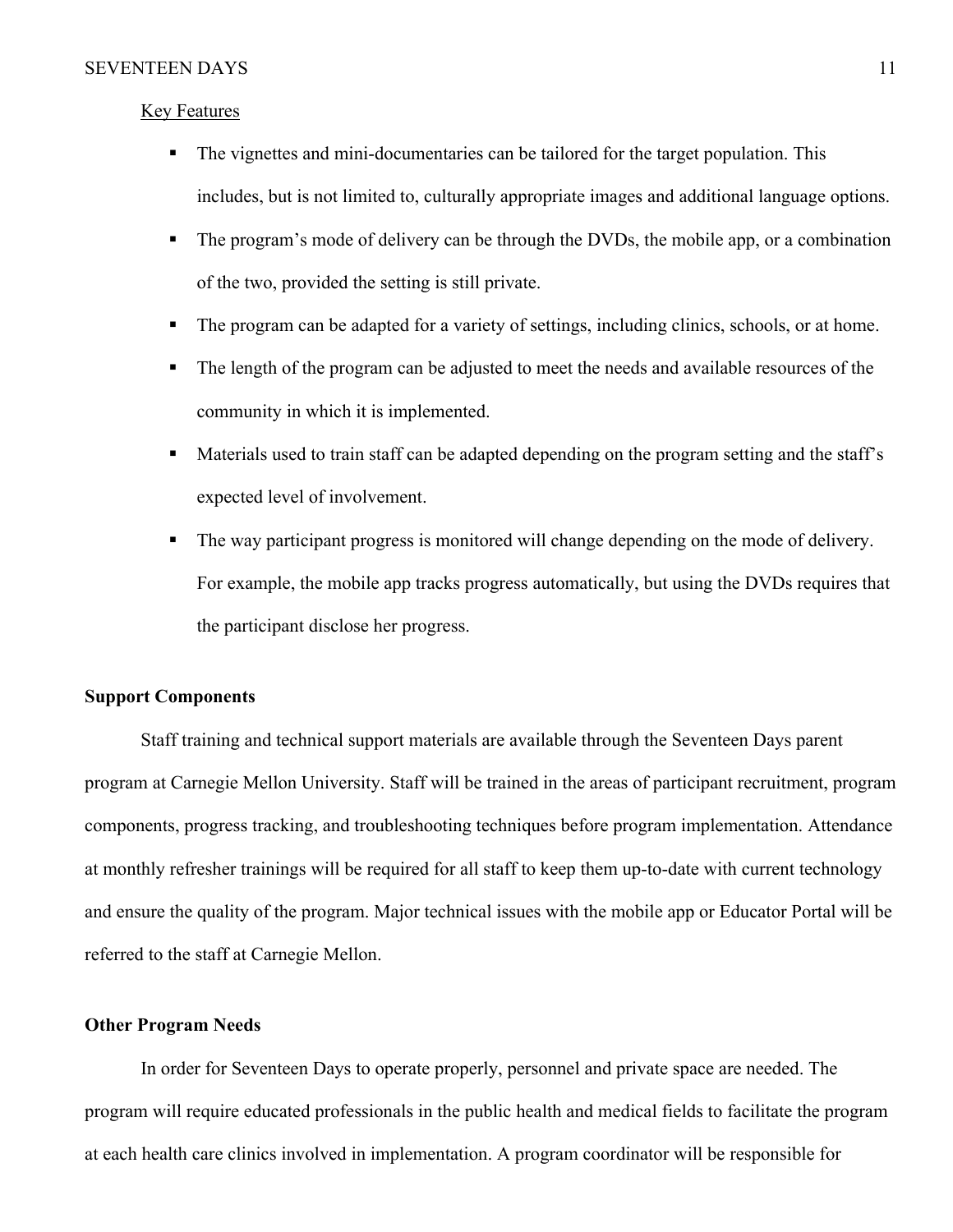program and staff oversight. Two providers at each of the four participating clinic sites will be required to get participants started with the program and use the companion Educator Portal to track participant progress. A local technology consultant will provide small scale technical assistance as needed. The aforementioned clinics need to have the space and privacy to accommodate participants as they begin the program as well as for follow-up.

### **Setting and Clients**

Seventeen Days was previously implemented with sexually active, primarily African American females ages 14-18. These young women were recruited at urban Pittsburgh healthcare clinics found in a children's hospital, community health centers, and a women's teaching hospital. Since Portland is also an urban area, we would be able to reach our target population about as well as earlier implementations if we were to deliver the program through these settings previously used. However, with the cultural and technological adaptations we will propose, we expect to have even better results.

### **B.2 Adaptation Plan**

Adaptation of the Seventeen Days program to fit the needs of the target population in Portland, Oregon will mostly be cultural considerations. The initial target population was young, sexually active women ages 14-19. Urban versus rural settings were not addressed in the original literature. Race and ethnicity were intentionally kept nonspecific to allow for cultural adaptations. While we are still looking to target young, sexually active females, our target population will shift focus to Hispanic adolescents, which is why cultural adaptations need to be made. Currently, all electronic and print materials are only offered in English and will need to also be offered in Spanish to accommodate potential language barriers. The minidocumentaries, vignettes, and demonstration video must be culturally sensitive in both word and picture. Some videos may need to be modified to include more culturally relevant images and actors.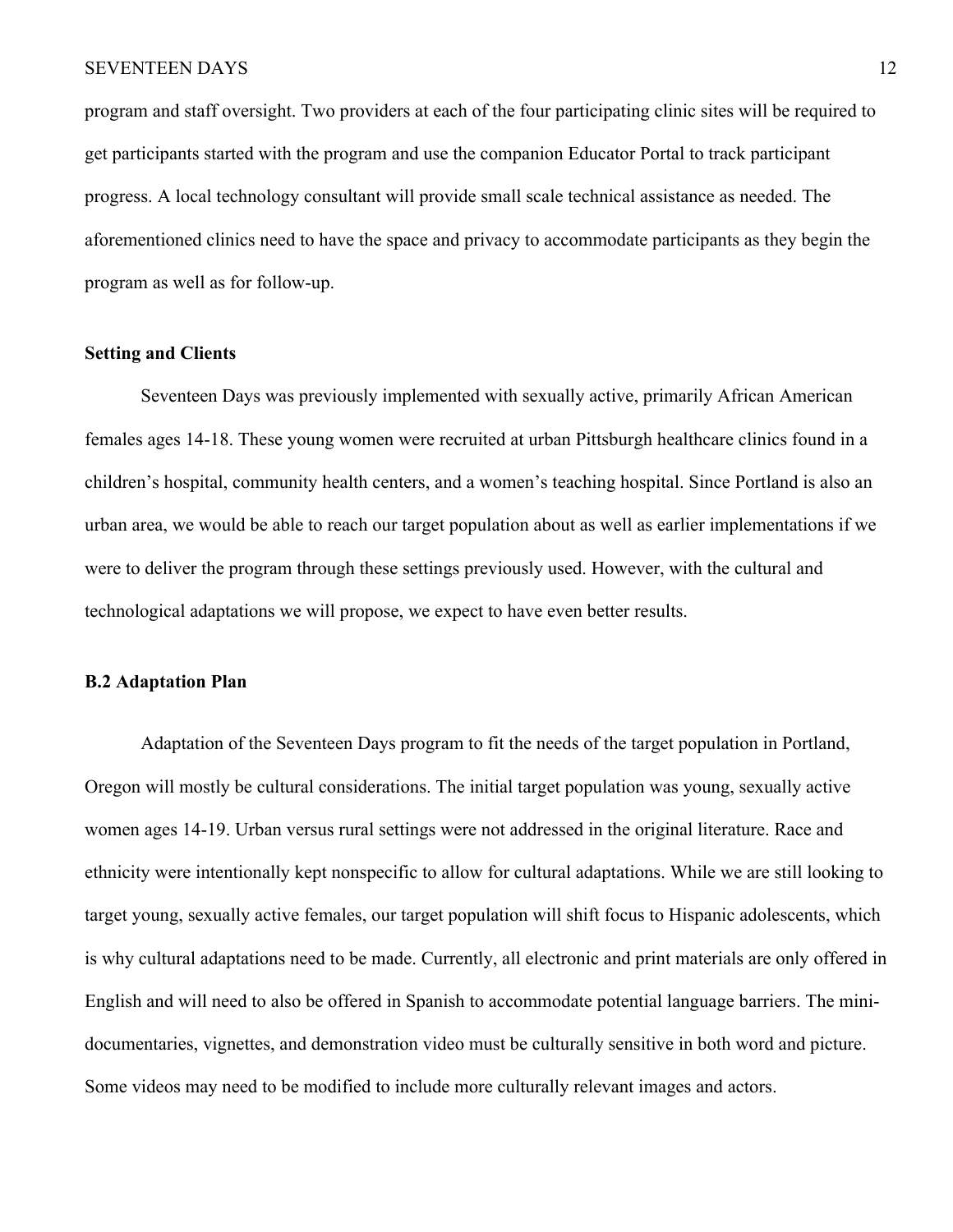The other significant adaptation that will be made is in regards to program setting. The chosen EBI was initially developed for and evaluated in clinics. However, the original program implementation report states that the program can be adapted for home-based delivery as it still allows for private viewing. Due to the development of the free mobile device version of the program in combination with the technological competence and reliance of today's urban youth, we will eliminate the use of the DVD and make this mobile app the main mode of delivery for the program. Since the mobile app allows providers to track progress and monitor when a user reaches specific program milestones, there will still be a connection between our program and clinicians in order to ensure user progress.

### **B.3 Mission, Goals, and Objectives**

### **Mission Statement**

The mission of Seventeen Days is to reduce adolescent pregnancy rates by increasing sexual health knowledge for adolescent Hispanic girls in Portland, Oregon.

#### **Goals**

- Educate adolescent girls on reproductive health, contraception, and sexually transmitted infections
- Promote safe sexual behaviors among adolescent girls
- Reduce the occurrence of unplanned adolescent pregnancies
- Reduce rates of sexually transmitted infections

### **Objectives**

### **Process Objectives**

1. Prior to the start of program, all providers will be fully trained. A session in cultural competence and cultural sensitivity shall be included in this training to ensure proper implementation of the program to the target population.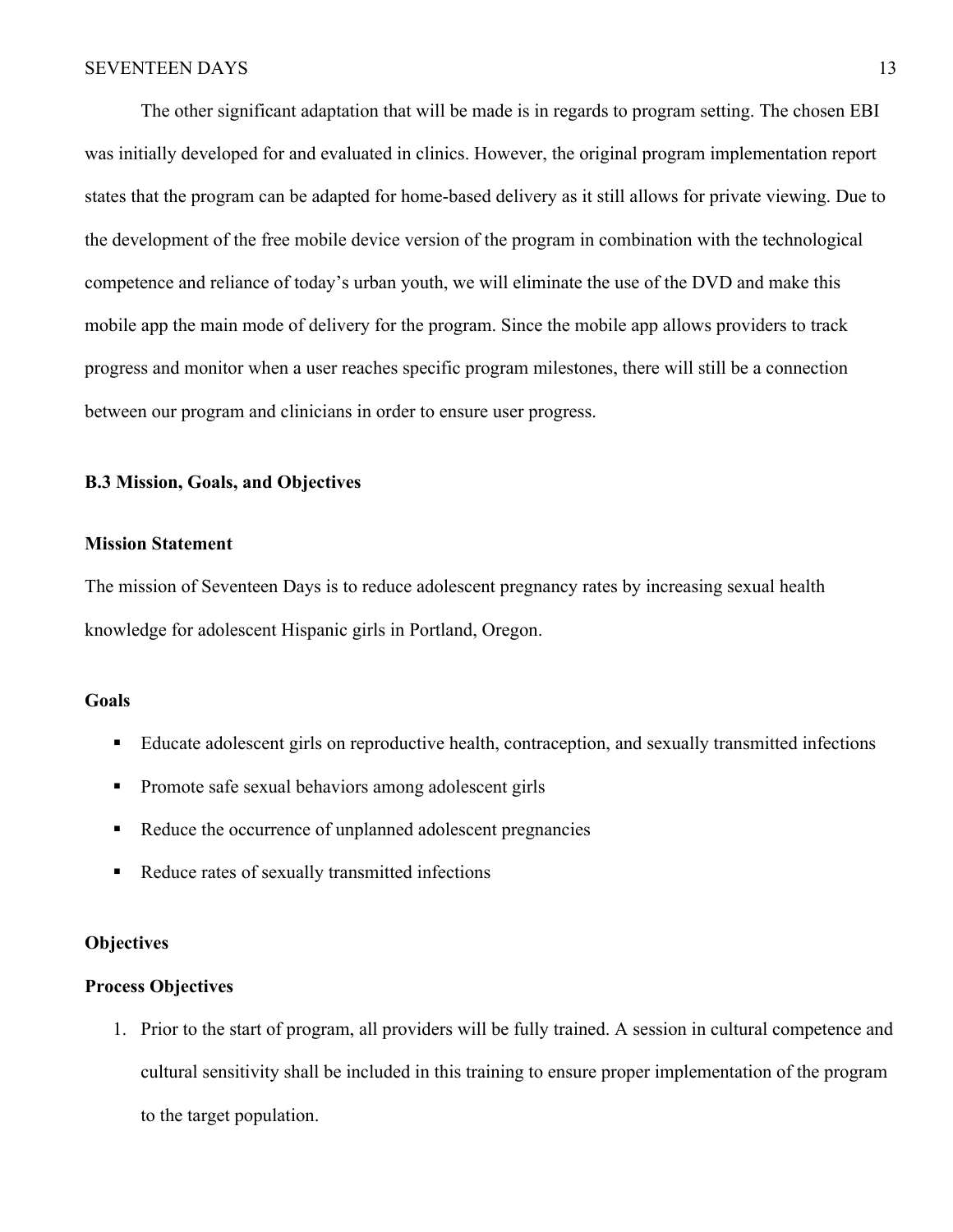2. Mobile app functionality shall be assessed regularly to account for changes in mobile device technology. This will occur at least once a month, but may be done more frequently as new operating systems are released.

## **Impact Objectives: Learning**

- 1. Attitude/Awareness: At least 80% of program participants will be able to acknowledge that they, as sexually active young women, are at risk of becoming pregnant or contracting sexually transmitted infections.
- 2. Knowledge: Two-thirds of adolescent girls who participate in the program will improve their score on their follow-up sexual health knowledge assessment by 10 points compared to their preprogram knowledge assessment results.

### **Impact Objectives: Behavioral**

- 1. Within six months of completing the program, the frequency of regular and proper condom use by participants will have increased by 25%.
- 2. In the post-program follow-up, 50% of participants will report having negotiated safer outcomes in a risky sexual situation.

### **Impact Objectives: Environmental**

1. Economic: Condom distribution hotspots will be set up at the four clinics participating in the program to allow adolescents access to free condoms and promote their consistent use.

### **Outcome Objectives**

1. By the year 2020, there will be a 25% reduction of unplanned adolescent pregnancies among Hispanic girls in Portland.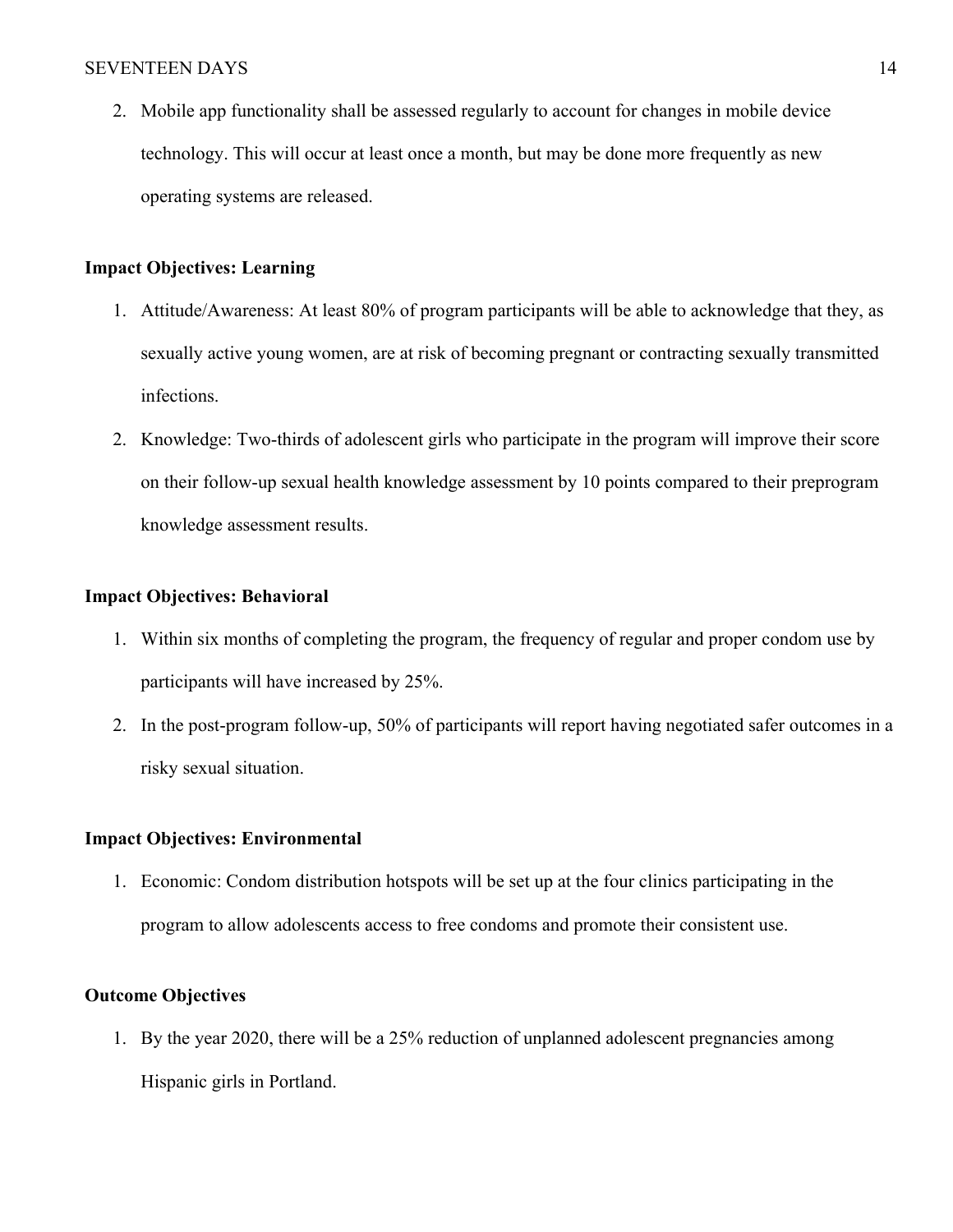2. One year after beginning program implementation, rates of sexually transmitted infections will have decreased by 25% in adolescent girls.

### **C.1 Implementation**

### **Timeline Breakdown**

The program implementation process will take a full two years to complete. The first step will be to hire the program coordinator who will oversee program development, implementation, and evaluation. After the coordinator is hired, he or she must select four clinics in Portland that will participate in the program. While this will be largely determined by the number of Hispanic adolescent females that receive care at each of the clinics, any clinics with great interest in and enthusiasm for the program will also receive strong consideration. Once clinics are chosen and enter into partnership with Seventeen Days, two providers from each location will be hired as clinic facilitators. The local technical support consultant will be hired on at this time as well. All ten staff members must be hired by the end of February to allow adequate time for training. The program coordinator will train the staff on the program components, participant recruitment, progress tracking, and troubleshooting techniques. Training will be complete by the end of March.

April will mark the start of the three-month pilot test, explained below, to identify any initial problems. Based on the results of the pilot program, the program coordinator will determine any revisions to the program that need to be made before full implementation. During this time, clinic facilitators will be actively advertising the Seventeen Days program and recruiting participants through July and August. As young women join the program, they will each complete a preliminary sexual health knowledge assessment questionnaire and submit it to their clinic facilitator. Over the course of two weekends in September, there will be a kick-off event for parents, community members, clinic staff, and other stakeholders at each of the four participating clinics. This kick-off event includes information about the program, a viewing of the Seventeen Days original DVD, a question-and-answer session with staff, and light refreshments.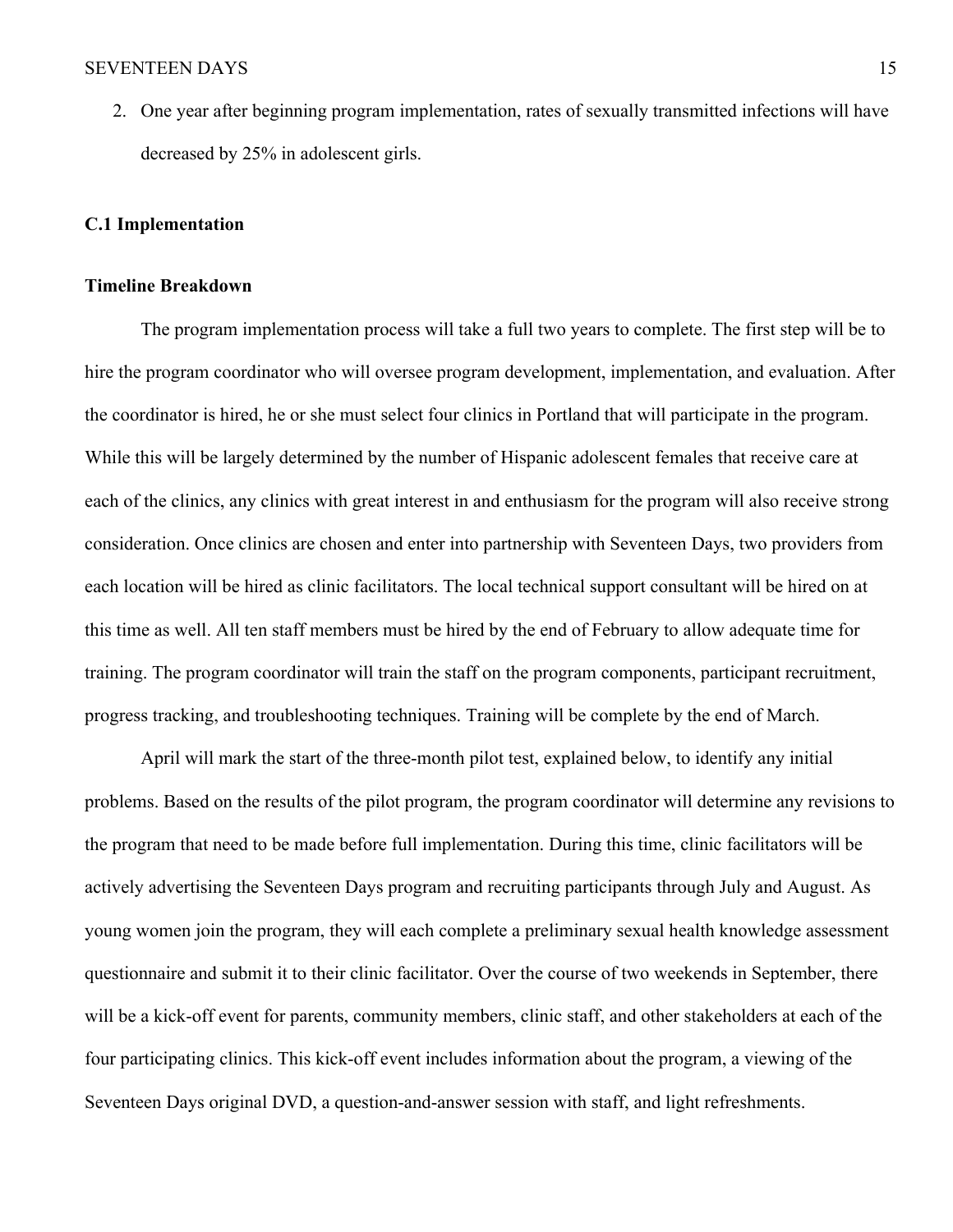Once these steps are complete, implementation can begin in October (Year 1) and will occur concurrently with monthly staff refresher trainings. Program implementation will continue for a full twelve months before final program evaluation. During October (Year 2), the final participant questionnaires will be administered, collected and interpreted. Program staff will take the rest of the year to complete the full evaluation plan and draft a final report on the program. The program coordinator will be able to use this final report to determine the program's efficacy and decide if it should be continued.

|                                                | Year 1        |                |                |               | Year 2        |                |                |               |
|------------------------------------------------|---------------|----------------|----------------|---------------|---------------|----------------|----------------|---------------|
| <b>Task</b>                                    | Jan.-<br>Mar. | April-<br>June | July-<br>Sept. | Oct.-<br>Dec. | Jan.-<br>Mar. | April-<br>June | July-<br>Sept. | Oct.-<br>Dec. |
| Choose clinics and<br>develop relationship     | ✓             |                |                |               |               |                |                |               |
| Hire staff                                     | $\checkmark$  |                |                |               |               |                |                |               |
| Train all staff (new and<br>clinic providers)  |               |                |                |               |               |                |                |               |
| Pilot test                                     |               | $\checkmark$   |                |               |               |                |                |               |
| Revise program based on<br>pilot               |               |                | ✓              |               |               |                |                |               |
| Recruit participants                           |               |                | $\checkmark$   |               |               |                |                |               |
| Administer and collect<br>questionnaires       |               |                | ✓              |               |               |                |                |               |
| Prepare for kick-off<br>event                  |               |                | ✓              |               |               |                |                |               |
| Full implementation                            |               |                |                | $\checkmark$  | $\checkmark$  | $\checkmark$   | $\checkmark$   |               |
| Staff training refreshers                      |               |                |                |               | $\checkmark$  |                | $\checkmark$   |               |
| Administer and collect<br>final questionnaires |               |                |                |               |               |                |                |               |
| Evaluation                                     |               |                |                |               |               |                |                |               |
| Final report                                   |               |                |                |               |               |                |                |               |
| Continue program if<br>determined beneficial   |               |                |                |               |               |                |                |               |

Table 1. Implementation Timeline

# **Pilot Program**

As mentioned, this program will be executed first as a pilot program in one specific clinic to

discover any unanticipated issues and see how well it is received before fully implementing it in all four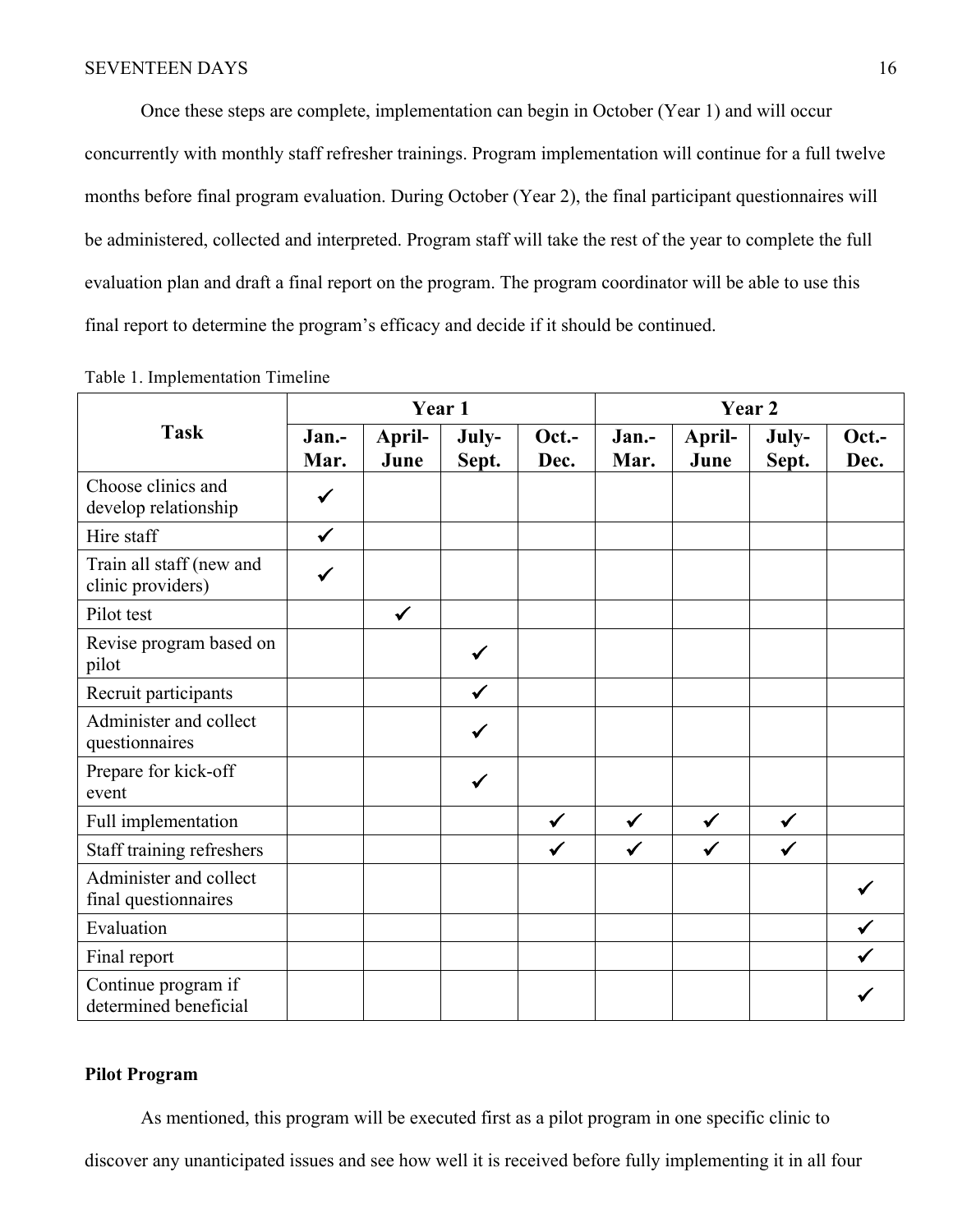Portland clinics. Running the full program for three months with only 10-15 participants will allow program personnel the opportunity to closely control a test run of the program and identify any weaknesses in areas of staff training, participant expectations, expected timeline of completion, supplemental resources, and technical assistance. Both the staff and the pilot test participants will be given the opportunity to provide qualitative feedback on their experiences during the program. One to two months will be given to the program coordinator to evaluate the results of the pilot test and determine what, if anything, needs to be adjusted before full implementation.

### **C.2 Evaluation**

#### **Process Evaluation**

A process evaluation will be used to ensure that the program is being implemented and executed properly. The first part of the evaluation will involve confirming that all staff were fully trained before the start of the program. Record of these training sessions, staff attendance, and material covered must be submitted to the Portland Department of Public Health. One of the sessions must include information on cultural competence and cultural sensitivity because the target population is a racial-ethnic minority and it is important that the program appropriately addresses their needs. Throughout the program, the functionality of the mobile app must be assessed once a month by the local technical consultant to account for changes in mobile device technology. If new phone operating systems are released between these monthly checks, the consultant must complete an additional assessment to make sure participants always have access to a working application. Record of these assessments must be submitted to the program coordinator and the Department of Public Health.

## **Impact Evaluation**

The goal of the impact evaluation is to measure participant changes in attitude, knowledge, and behavior, as well as clinic provision of free condoms. Assessing participant changes will be done using a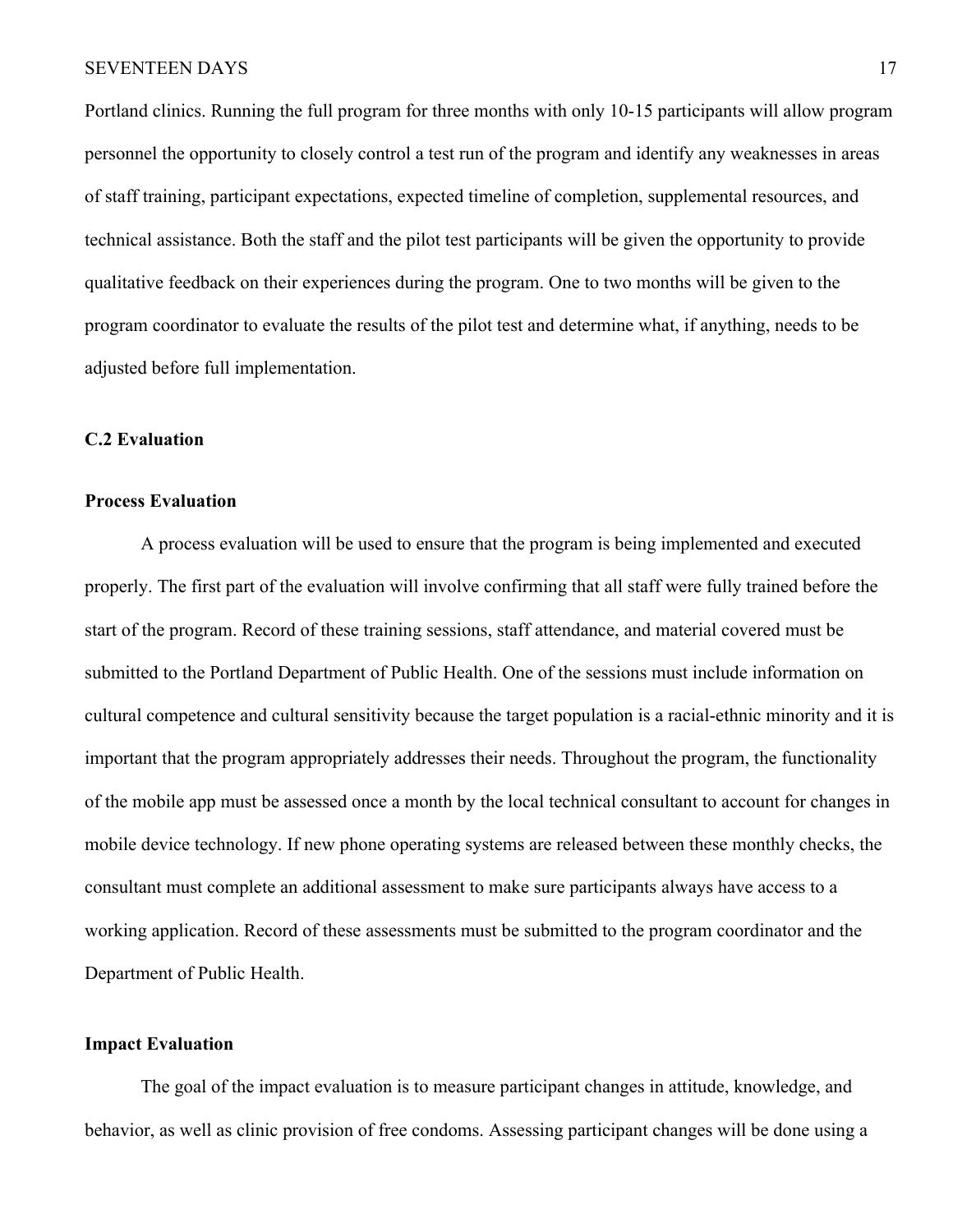non-experimental pre-test/post-test evaluation design. Before program implementation, all participants will complete a two-part questionnaire. The first section will address participants' preprogram attitudes about their personal risk of becoming pregnant or contracting sexually transmitted infections, their ability to negotiate safe outcomes in sexual situations, and their behavior choices regarding things like condom use. The second section will be a basic sexual health knowledge assessment that asks questions about topics covered in the program, such as contraceptives and reproductive health. Immediately following program completion, all participants will complete the same two-part questionnaire and their responses will be compared. In addition, another part of the impact evaluation is assessing whether or not clinics have free condom distribution sites set up and how well they are being utilized. The program coordinator will visit each clinic within the first month of beginning program implementation to confirm that the distribution hotspots are present and in an easily accessible location. Every month, the number of condoms taken from each clinic will be recorded to monitor distribution site utilization.

#### **Outcome Evaluation**

An outcome evaluation will be used to determine if the program met its intended goals and mission statement using data collected by the Portland Department of Public Health. To evaluate if the program has had an effect on lowering teen pregnancies among the target population, rates of unplanned adolescent pregnancies among Hispanic girls for the year before program implementation (2017) will be compared to rates from two years after program completion (2020). We chose this timespan because it will take time for behavior change to occur and we do not want to assess the data before participants have had a chance to modify their behavior. Similarly, we will compare preprogram rates of sexually transmitted infections of Portland's adolescent female population to the rates one year after program completion. The sexually transmitted infection rates will be assessed in the entire Portland adolescent female population because access to and proper use of condoms by program participants will theoretically affect infection transmission among a larger network of people than just participants and their partners.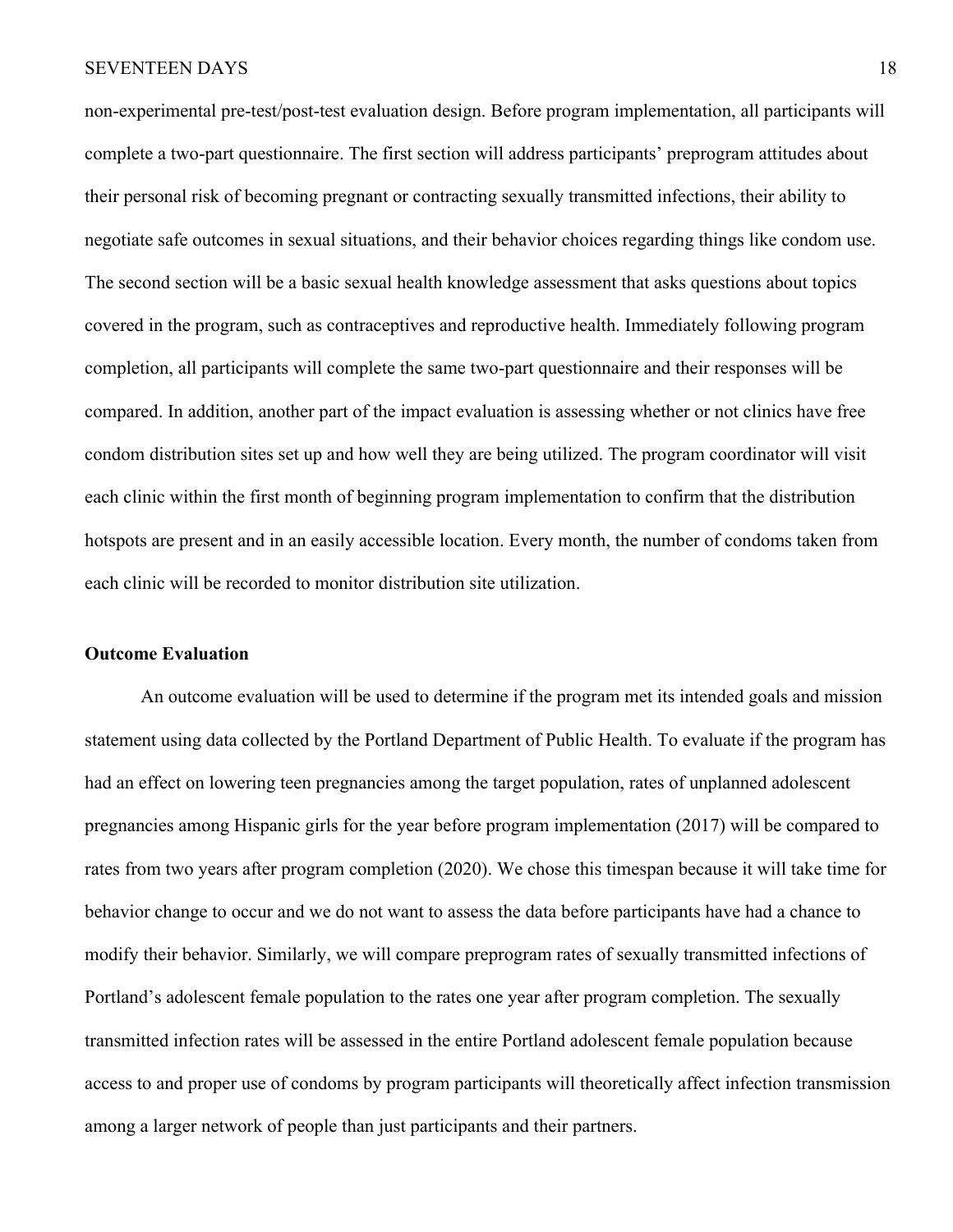# **Budget**

Table 2: Program Budget

| Category                  | <b>Base Salary</b><br>$(100\%$ FTE) | $%$ FTE              | <b>Total</b><br><b>Salary</b> | <b>Benefits</b><br><b>Costs</b> | <b>Number of</b><br>personnel | <b>Sub Totals</b> |  |
|---------------------------|-------------------------------------|----------------------|-------------------------------|---------------------------------|-------------------------------|-------------------|--|
| <b>Personnel</b>          |                                     |                      |                               |                                 |                               |                   |  |
| Program Coordinator       | \$75,000                            | $0.50$ FTE           | \$37,500                      | \$11,250                        | $\mathbf{1}$                  | \$48,750          |  |
| Clinic Facilitator        | \$60,000                            | $0.15$ FTE           | \$9,000                       | \$2,700                         | $\overline{8}$                | \$93,600          |  |
| Local Tech Support        | \$50,000                            | $0.25$ FTE           | \$12,500                      | \$3,750                         | $\mathbf{1}$                  | \$16,250          |  |
| Consultant                |                                     |                      |                               |                                 |                               |                   |  |
|                           |                                     |                      |                               |                                 | <b>Personnel Sub Total =</b>  | \$158,600         |  |
|                           |                                     |                      |                               |                                 |                               |                   |  |
| Materials &               | Per unit costs                      |                      |                               |                                 | Units/Number                  | <b>Sub Totals</b> |  |
| Equipment                 |                                     |                      |                               |                                 |                               |                   |  |
| Mobile app Educator       | \$300                               |                      |                               |                                 | 1                             | \$300             |  |
| Portal licensing fees     |                                     |                      |                               |                                 |                               |                   |  |
| <b>DVD</b>                | \$200                               |                      |                               |                                 | $\mathbf{1}$                  | \$200             |  |
| Adaptation:               | \$250/hour                          |                      |                               |                                 | $\overline{3.5}$              | \$875             |  |
| Translation               |                                     |                      |                               |                                 |                               |                   |  |
| Condoms                   | \$400/case of                       |                      |                               |                                 | $\mathbf{1}$                  | \$400             |  |
|                           | 1,000                               |                      |                               |                                 |                               |                   |  |
| Staff training            | \$150/training                      |                      |                               |                                 | 12                            | \$1,800           |  |
| materials                 | session                             |                      |                               |                                 |                               |                   |  |
| Technology support        | \$3,000                             |                      |                               |                                 | $\mathbf{1}$                  | \$3,000           |  |
| from parent program       |                                     |                      |                               |                                 |                               |                   |  |
|                           |                                     |                      |                               | $M & E Sub Total =$             |                               | \$6,575           |  |
|                           |                                     |                      |                               |                                 |                               |                   |  |
| <b>Office Space</b>       | Per sq. foot                        | Square               | # of                          |                                 |                               | Sub Total         |  |
|                           |                                     | footage              | months                        |                                 |                               |                   |  |
| Office for                | \$1.50                              | 100                  | 12                            |                                 |                               | \$1,800           |  |
| Coordinator               |                                     |                      |                               |                                 |                               |                   |  |
|                           |                                     |                      |                               |                                 |                               |                   |  |
| <b>Other Direct Costs</b> | Per unit costs                      |                      |                               |                                 | Units/Number                  | Sub Totals        |  |
| Participant incentives    | \$100                               |                      |                               |                                 | 150                           | \$15,000          |  |
|                           |                                     |                      |                               |                                 | Office Sub Total =            | \$16,800          |  |
|                           |                                     |                      |                               |                                 |                               |                   |  |
|                           |                                     | <b>Grand Total =</b> |                               |                                 | \$181, 975                    |                   |  |

# **Budget Justification**

The following budget justification provides the general budgeting guidelines for one year of implementation for the Seventeen Days teen pregnancy prevention program. This includes salaries and benefits for program staff, access to program materials, the cost of making adaptations to the provided program materials, staff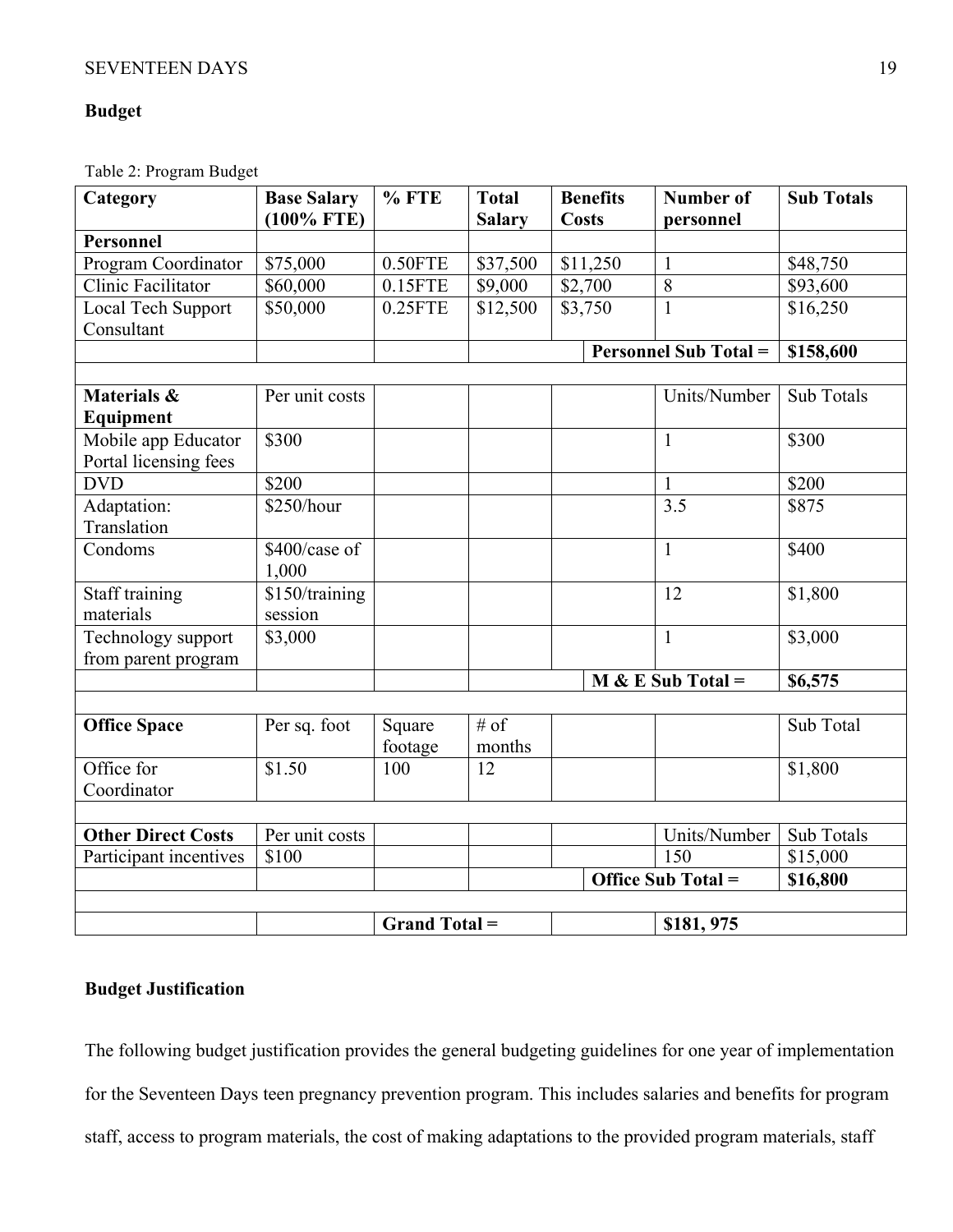training, access to technical support, office space, and participant incentives that reward young women who remain in the program.

**Program Coordinator (50% FTE):** Twelve months of salary will be requested for the program coordinator and will include fringe benefits at the current rate of thirty percent. The coordinator will be responsible for direct supervision of the clinic facilitators and local tech support consultant, as well as leading the monthly staff trainings and answering inquiries about the program from parents, participants, and other community members. These duties will require fifty percent of his or her time dedicated to the program over the full calendar year.

**Clinic Facilitator (15% FTE):** Eight facilitators (two at each of the four participating clinics) will be required for twelve months, with fifteen percent of their time devoted to the program. Each facilitator must be a clinic provider and will be responsible for direct oversight of program participants. There will be two facilitators at each of the four participating clinics, so each provider will track the progress of half of the participants at his or her specific clinic. They are required to attend each of the monthly training sessions and will receive fringe benefits at the current rate of thirty percent.

**Local Tech Support Consultant (25% FTE):** In addition to the technical support from the parent program at Carnegie Mellon University, there will be one local tech support consultant responsible for assisting with day-to-day technical difficulties experienced by participants or facilitators. This consultant will be a contracted consultant and the duties will require twenty-five percent of his or her time for twelve months.

**Mobile App Educator Portal:** A core element of the Seventeen Days program is having a system in place to track participant progress. The mobile app Educator Portal includes extensive tracking tools that will allow providers to monitor progress and milestones for registered users.

**DVD:** The kick-off event at the start of program implementation will include a showing of the original DVD to increase community interest and buy-in of parents, community members, and other stakeholders.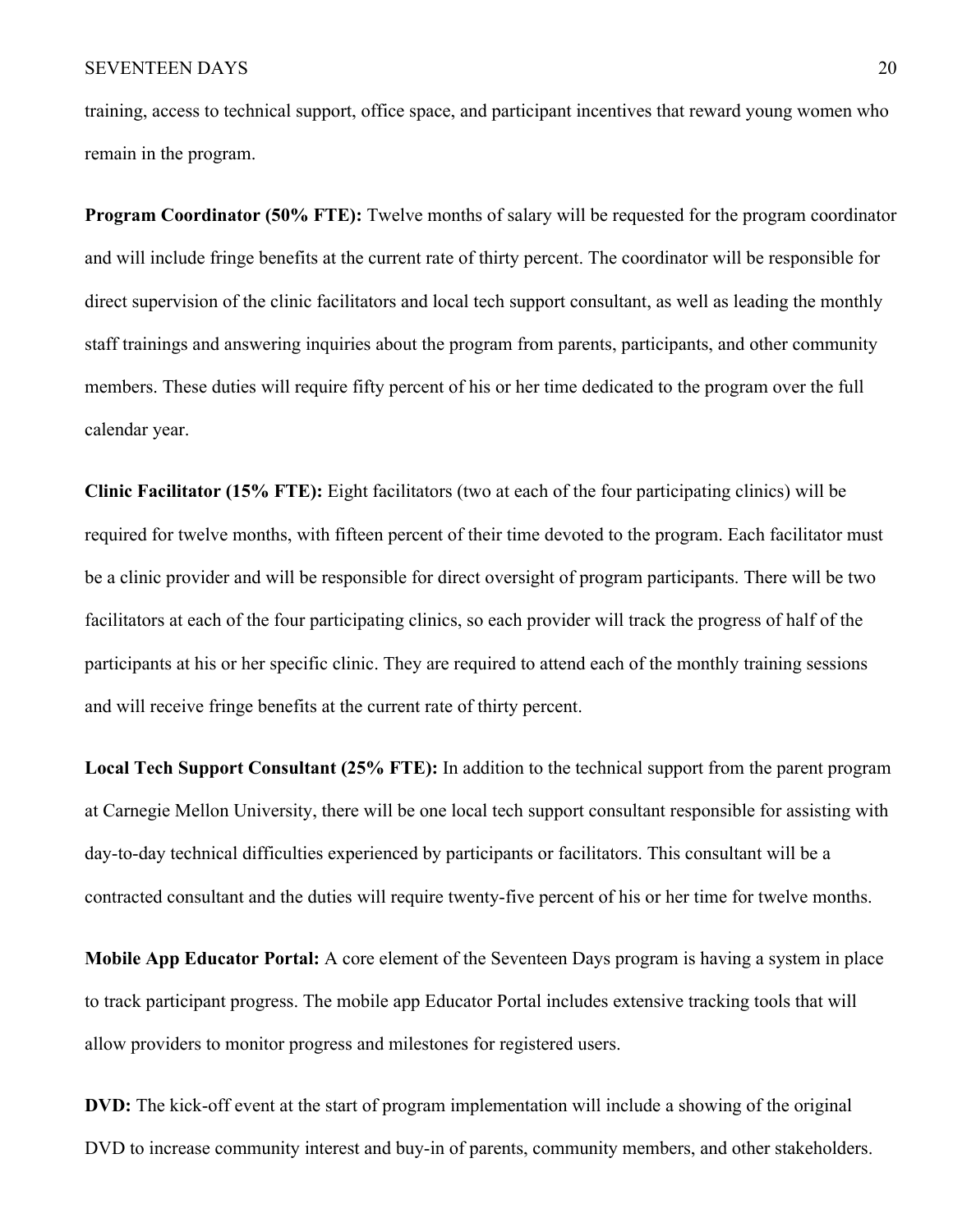**Translation Services:** Currently, program materials are only offered in English, but this implementation of Seventeen Days will also offer all materials in Spanish to accommodate potential language barriers in the target population. Translation services are a one-time cost.

**Condoms:** In order to facilitate safer sexual behaviors among program participants, condom distribution areas will be set up at the participating clinics to allow access to free condoms.

**Staff Training Materials:** All staff are required to partake in training sessions once a month throughout the duration of the program. These refresher courses will help staff maximize the benefits of the mobile app and Educator Portal and keep them up-to-date on the current technology.

**Technology Support:** The parent program at Carnegie Mellon University provides overarching technology support resources. There is a one-time fee prior to program implementation that will allow our organization to benefit from ongoing technical support for the app and Educator Portal.

**Coordinator Office Space:** The office space will be used by the program coordinator for daily program maintenance activities as well as the monthly training sessions. This location will be the main point of contact for the program.

**Participant Incentives:** Using a participant incentive is intended to serve as a retention strategy. Participants who complete the full program will be rewarded with a voucher for a free gynecologist visit, the cost of which is about \$100 per girl. Providing a free gynecologist visit will also help promote participant health.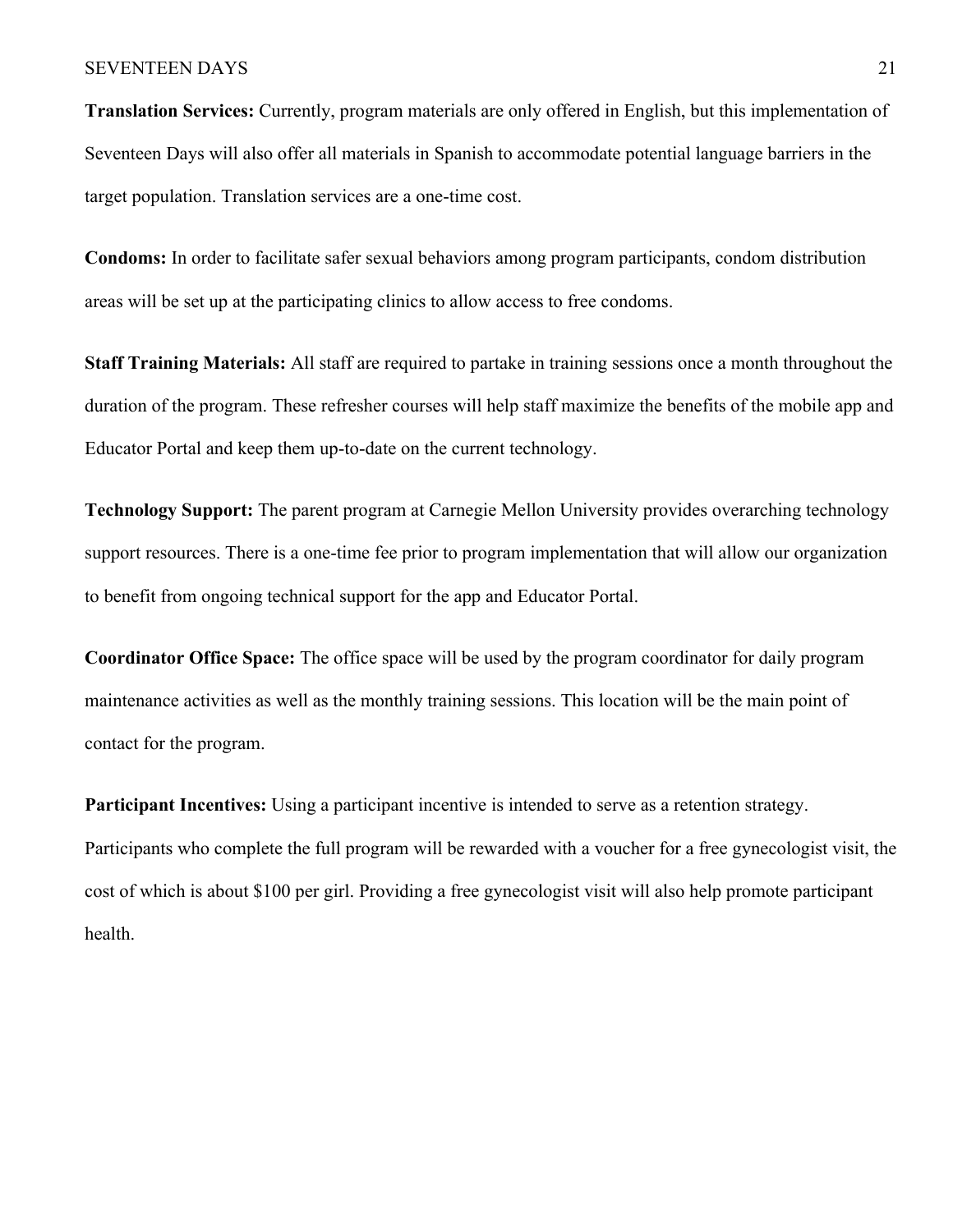### References

- Brahmbhatt, H., Kågesten, A., Emerson, M., Decker, M. R., Olumide, A. O., Ojengbede, O., … Delany-Moretlwe, S. (2014). Prevalence and determinants of adolescent pregnancy in urban disadvantaged settings across five cities. *The Journal of Adolescent Health*, *55*(6), S48–57. http://doi.org/10.1016/j.jadohealth.2014.07.023
- Downs, J., Murray, P., Bruine de Bruin, W., Penrose, J., Palmgren, C., & Fischhoff, B. (2004). Interactive video behavioral intervention to reduce adolescent females' STD risk: a randomized controlled trial. *Social Science & Medicine*, *59*(8), 1561–1572. http://doi.org/http://doi:10.1016/j.socscimed.2004.01.032
- Downs, J., Murray, P., Fischhoff, B., & Bruine de Bruin, W. (2015). *Seventeen Days*. Retrieved from http://www.seventeendays.org
- Healthy People 2020. (2010). U.S. Department of Health and Human Services, Office of Disease Prevention and Health Promotion. Washington, DC. Retrieved from http://www.healthypeople.gov/2020/topicsobjectives/topic/family-planning/objectives
- Hoffman, S. D. (2012). *Kids having kids: Economic costs and social consequences of teen pregnancy (2nd Edition)*. Washington, DC: Urban Institute Press.
- Kearney, M. S., & Levine, P. B. (2012). *Why is the Teen Birth Rate in the United States so High and Why Does It Matter?* (Working Paper No. 17965). National Bureau of Economic Research. Retrieved from http://www.nber.org/papers/w17965
- Kirby, D. B. (2008). The impact of abstinence and comprehensive sex and STD/HIV education programs on adolescent sexual behavior. *Sexuality Research & Social Policy*, *5*(3), 18–27. http://doi.org/10.1525/srsp.2008.5.3.18
- Kohler, P. K., Manhart, L. E., & Lafferty, W. E. (2008). Abstinence-only and comprehensive sex education and the initiation of sexual activity and teen pregnancy. *The Journal of Adolescent Health*, *42*(4), 344–51. http://doi.org/10.1016/j.jadohealth.2007.08.026